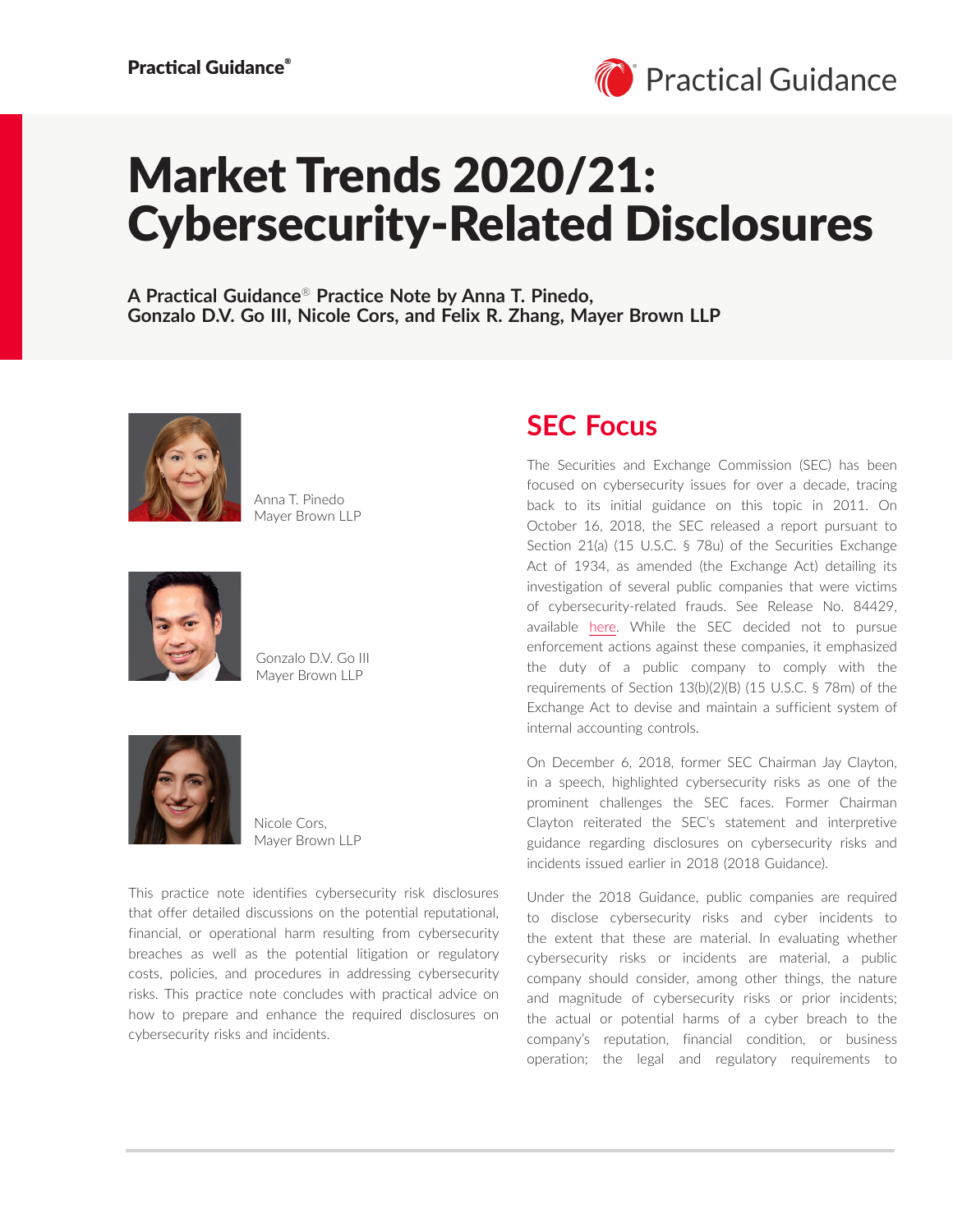which the company is subject; the costs associated with cybersecurity protection, including preventive measures and insurance; and the costs associated with cybersecurity incidents, including remedial measures, investigations, responding to regulatory actions, and addressing litigation.

Once cybersecurity risks and incidents are determined to be material, a public company should provide complete and accurate information in its periodic reports regarding these risks, incidents, and related investigations or litigation.

Public companies generally include cybersecurity-related disclosures in the following sections of their offering materials and periodic reports: Risk Factors, Business, and Management's Discussion and Analysis of Financial Condition and Results of Operations (MD&A). Most of the initial cybersecurity disclosures were generic boilerplate provisions or laundry lists of risks applicable to almost any company. These disclosures simply included general statements about cybersecurity risks and incidents but did not particularly disclose how cybersecurity risks and incidents might impact the company, its management, operations, and prospects. At present, companies commonly provide detailed discussions of ongoing cybersecurity litigations and actions in their notes to financial statements that are incorporated by reference in offering materials or periodic reports. This practice note identifies some cybersecurity-related disclosures that offer more detailed discussions of effects.

For further information on public company disclosure in general, see [Top 10 Practice Tips: Periodic and Current](https://advance.lexis.com/open/document/lpadocument/?pdmfid=1000522&pddocfullpath=%2Fshared%2Fdocument%2Fanalytical-materials%2Furn%3AcontentItem%3A5PRW-C611-FJTD-G46X-00000-00&pdcontentcomponentid=500749&pdteaserkey=sr0&pditab=allpods&ecomp=ptrg&earg=sr0) [Public Company Reporting,](https://advance.lexis.com/open/document/lpadocument/?pdmfid=1000522&pddocfullpath=%2Fshared%2Fdocument%2Fanalytical-materials%2Furn%3AcontentItem%3A5PRW-C611-FJTD-G46X-00000-00&pdcontentcomponentid=500749&pdteaserkey=sr0&pditab=allpods&ecomp=ptrg&earg=sr0) [Public Company Periodic](https://advance.lexis.com/open/document/lpadocument/?pdmfid=1000522&pddocfullpath=%2Fshared%2Fdocument%2Fanalytical-materials%2Furn%3AcontentItem%3A5PM7-NB31-JJ1H-X1MB-00000-00&pdcontentcomponentid=500749&pdteaserkey=sr0&pditab=allpods&ecomp=ptrg&earg=sr0) [Reporting and Disclosure Obligations](https://advance.lexis.com/open/document/lpadocument/?pdmfid=1000522&pddocfullpath=%2Fshared%2Fdocument%2Fanalytical-materials%2Furn%3AcontentItem%3A5PM7-NB31-JJ1H-X1MB-00000-00&pdcontentcomponentid=500749&pdteaserkey=sr0&pditab=allpods&ecomp=ptrg&earg=sr0), and [Periodic and](https://advance.lexis.com/open/document/lpadocument/?pdmfid=1000522&pddocfullpath=%2Fshared%2Fdocument%2Fanalytical-materials%2Furn%3AcontentItem%3A5MM6-CB71-K054-G29W-00000-00&pdcontentcomponentid=500749&pdteaserkey=sr0&pditab=allpods&ecomp=ptrg&earg=sr0) [Current Reporting Resource Kit](https://advance.lexis.com/open/document/lpadocument/?pdmfid=1000522&pddocfullpath=%2Fshared%2Fdocument%2Fanalytical-materials%2Furn%3AcontentItem%3A5MM6-CB71-K054-G29W-00000-00&pdcontentcomponentid=500749&pdteaserkey=sr0&pditab=allpods&ecomp=ptrg&earg=sr0).

#### **Other SEC Activity on Cybersecurity**

On January 27, 2020, the SEC's Office of Compliance Inspections and Examinations (OCIE) issued a report of observations arising from OCIE's examinations on how various broker-dealers, investment advisers, clearing agencies, national securities exchanges, and other SEC registrants manage cybersecurity risks and enhance operational resiliency. The report is available at this [link](https://www.sec.gov/files/OCIE%20Cybersecurity%20and%20Resiliency%20Observations.pdf). OCIE classified its cybersecurity practices into seven categories: governance and risk management, access rights and controls, data loss prevention, mobile security, incident response and resiliency, vendor management, and training and awareness.

On July 10, 2020, the SEC issued a risk alert on ransomware. See Cybersecurity: Ransomware Alert, available at this [link.](https://www.sec.gov/files/Risk%20Alert%20-%20Ransomware.pdf) Ransomware is a type of malware which infiltrates a company's electronic systems and denies the company access until it pays a ransom. The alert identified techniques used by such hackers and mitigation strategies that companies may take (including, among others, training and awareness of the threat).

# **Cybersecurity Disclosures in the Risk Factors Section**

Item 105 (17 C.F.R. § 229.105) of Regulation S-K requires a description of material risks that impact a business; how these risks affect the issuer's financial position, results of operations, and future prospects; and how an investment in the offered securities becomes speculative or riskier because of these risks. For further information, see [Market](https://advance.lexis.com/open/document/lpadocument/?pdmfid=1000522&pddocfullpath=%2Fshared%2Fdocument%2Fanalytical-materials%2Furn%3AcontentItem%3A620B-BV21-JJK6-S19P-00000-00&pdcontentcomponentid=500749&pdteaserkey=sr0&pditab=allpods&ecomp=ptrg&earg=sr0) [Trends 2020/21: Risk Factors,](https://advance.lexis.com/open/document/lpadocument/?pdmfid=1000522&pddocfullpath=%2Fshared%2Fdocument%2Fanalytical-materials%2Furn%3AcontentItem%3A620B-BV21-JJK6-S19P-00000-00&pdcontentcomponentid=500749&pdteaserkey=sr0&pditab=allpods&ecomp=ptrg&earg=sr0) [Top 10 Practice Tips:](https://advance.lexis.com/open/document/lpadocument/?pdmfid=1000522&pddocfullpath=%2Fshared%2Fdocument%2Fanalytical-materials%2Furn%3AcontentItem%3A5PM7-NB31-JJ1H-X1M8-00000-00&pdcontentcomponentid=500749&pdteaserkey=sr0&pditab=allpods&ecomp=ptrg&earg=sr0) [Risk Factors](https://advance.lexis.com/open/document/lpadocument/?pdmfid=1000522&pddocfullpath=%2Fshared%2Fdocument%2Fanalytical-materials%2Furn%3AcontentItem%3A5PM7-NB31-JJ1H-X1M8-00000-00&pdcontentcomponentid=500749&pdteaserkey=sr0&pditab=allpods&ecomp=ptrg&earg=sr0), and [Risk Factor Drafting for a Registration](https://advance.lexis.com/open/document/lpadocument/?pdmfid=1000522&pddocfullpath=%2Fshared%2Fdocument%2Fanalytical-materials%2Furn%3AcontentItem%3A5995-G7W1-JWJ0-G48G-00000-00&pdcontentcomponentid=500749&pdteaserkey=sr0&pditab=allpods&ecomp=ptrg&earg=sr0) [Statement.](https://advance.lexis.com/open/document/lpadocument/?pdmfid=1000522&pddocfullpath=%2Fshared%2Fdocument%2Fanalytical-materials%2Furn%3AcontentItem%3A5995-G7W1-JWJ0-G48G-00000-00&pdcontentcomponentid=500749&pdteaserkey=sr0&pditab=allpods&ecomp=ptrg&earg=sr0) The disclosures should be in plain English and should not be generic. For further information on plain English, see [Top 10 Practice Tips: Drafting a Registration](https://advance.lexis.com/open/document/lpadocument/?pdmfid=1000522&pddocfullpath=%2Fshared%2Fdocument%2Fanalytical-materials%2Furn%3AcontentItem%3A5R59-GV61-F1WF-M2Y3-00000-00&pdcontentcomponentid=500749&pdteaserkey=sr0&pditab=allpods&ecomp=ptrg&earg=sr0) [Statement](https://advance.lexis.com/open/document/lpadocument/?pdmfid=1000522&pddocfullpath=%2Fshared%2Fdocument%2Fanalytical-materials%2Furn%3AcontentItem%3A5R59-GV61-F1WF-M2Y3-00000-00&pdcontentcomponentid=500749&pdteaserkey=sr0&pditab=allpods&ecomp=ptrg&earg=sr0) and Glossaries in Prospectuses and Annual Reports—Background.

A majority of companies choose to disclose cybersecurity risks in the Risk Factors section. The nature of the disclosures varies by company, but companies that have a strong e-commerce presence or that have experienced a security breach typically provide disclosure with particularity. Companies that are subject to industry regulations on cybersecurity, such as financial services companies, may want to enhance their disclosures by discussing the relevant regulatory developments on cybersecurity. When a cybersecurity breach occurs, a company typically discloses such incident, together with the remedial actions the company is planning to undertake, estimated losses arising from the breach, and whether there are litigation and regulatory actions or other consequences associated with the cybersecurity breach. For a further discussion on cybersecurity disclosure, see [Media &](https://advance.lexis.com/open/document/lpadocument/?pdmfid=1000522&pddocfullpath=%2Fshared%2Fdocument%2Fanalytical-materials%2Furn%3AcontentItem%3A5NT7-H231-JF1Y-B2TN-00000-00&pdcontentcomponentid=500749&pdteaserkey=sr0&pditab=allpods&ecomp=ptrg&earg=sr0) [Entertainment Industry Guide for Capital Markets](https://advance.lexis.com/open/document/lpadocument/?pdmfid=1000522&pddocfullpath=%2Fshared%2Fdocument%2Fanalytical-materials%2Furn%3AcontentItem%3A5NT7-H231-JF1Y-B2TN-00000-00&pdcontentcomponentid=500749&pdteaserkey=sr0&pditab=allpods&ecomp=ptrg&earg=sr0). Set forth below are some examples of cybersecurity disclosures in the Risk Factors section.

#### **General Disclosure on Cybersecurity Risks**

• **"TEC is exposed to potential risks related to cyberattacks and unauthorized access, which could cause system failures, disrupt operations or adversely affect safety.**

TEC increasingly relies on information technology systems and network infrastructure to manage its business and safely operate its assets, including controls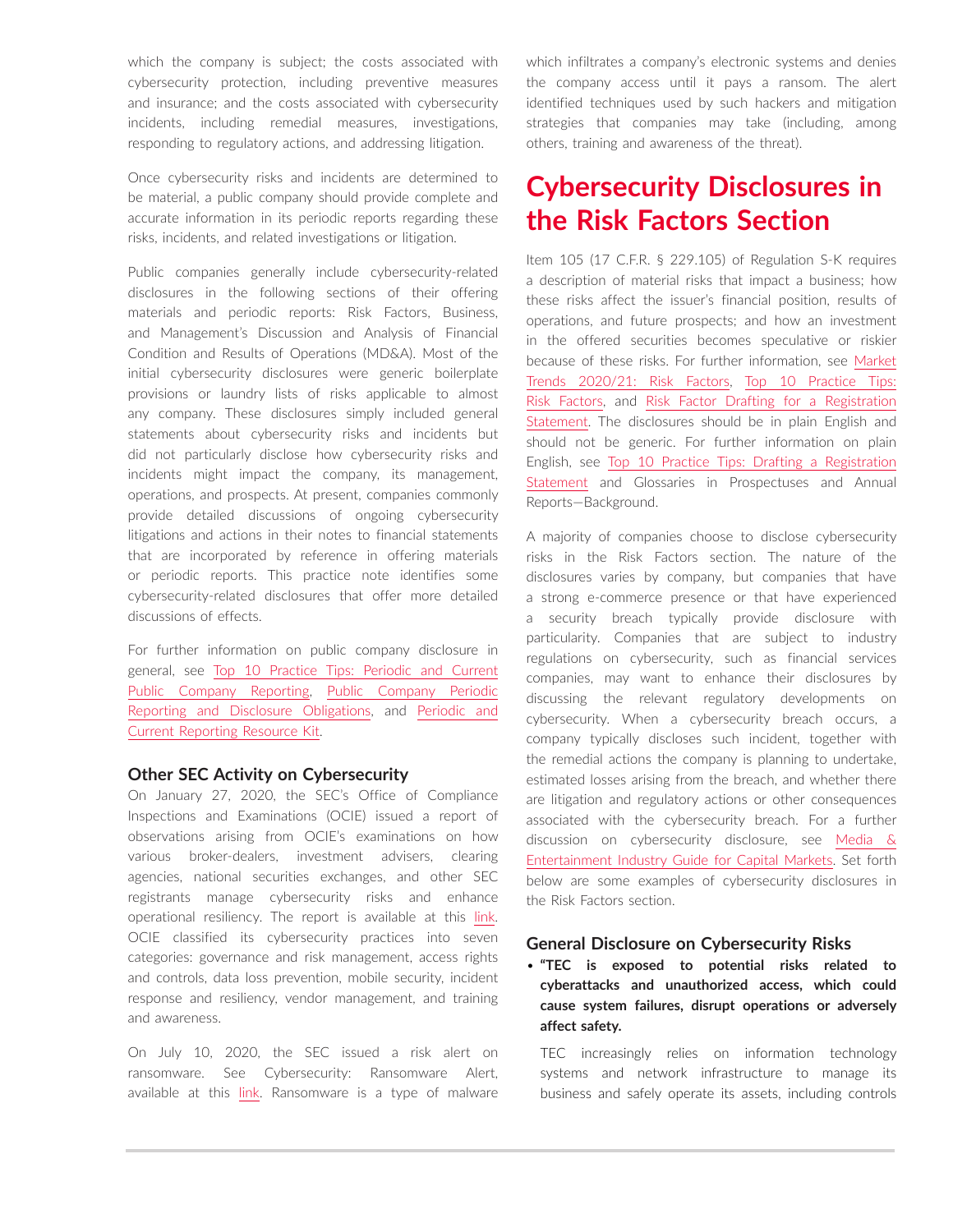for interconnected systems of generation, distribution and transmission and financial, billing and other business systems. TEC also relies on third party service providers to conduct business. As TEC operates critical infrastructure, it may be at greater risk of cyberattacks by third parties, which could include nation-state controlled parties.

Cyberattacks can reach TEC's networks with access to critical assets and information via their interfaces with less critical internal networks or via the public internet. Cyberattacks can also occur via personnel with direct access to critical assets or trusted networks. An outbreak of infectious disease, a pandemic or a similar public health threat, such as COVID-19, may cause disruption in normal working patterns including wide scale 'work from home' policies, which could increase cybersecurity risk as the quantity of both cyberattacks and network interfaces increases. . . . Methods used to attack critical assets could include general purpose or energy-sector-specific malware delivered via network transfer, removable media, viruses, attachments or links in e-mails. The methods used by attackers are continuously evolving and can be difficult to predict and detect.

TEC's systems, assets and information could experience security breaches that could cause system failures, disrupt operations or adversely affect safety. Such breaches could compromise customer, employee-related or other information systems and could result in loss of service to customers or the unavailability, release, destruction or misuse of critical, sensitive or confidential information. These breaches could also delay delivery or result in contamination or degradation of hydrocarbon products TEC transports, stores or distributes.

Should such cyberattacks or unauthorized accesses materialize, TEC could suffer costs, losses and damages all, or some of which, may not be recoverable through insurance, legal, regulatory cost recovery or other processes. If not recovered through these means, they could materially adversely affect TEC's business and financial results including its reputation and standing with customers, regulators, governments and financial markets. Resulting costs could include, amongst others, response, recovery and remediation costs, increased protection or insurance costs and costs arising from damages and losses incurred by third parties. If any such security breaches occur, there is no assurance that they can be adequately addressed in a timely manner.

With respect to certain of its assets, TEC is required to comply with rules and standards relating to cybersecurity and information technology including, but not limited to, those mandated by bodies such as the North American Electric Reliability Corporation. TEC cannot be assured that its operations will not be negatively impacted by a cyberattack." *Tampa Electric Company, Form 10-K filed on February 16, 2021 (SIC 4911—Electric Services)*.

#### • **"Our business could be negatively affected by security threats.**

A cyberattack or similar incident could occur and result in information theft, data corruption, operational disruption, damage to our reputation or financial loss. Our industry has become increasingly dependent on digital technologies to conduct certain exploration, development, production, processing and financial activities. Our technologies, systems, networks, or other proprietary information, and those of our vendors, suppliers and other business partners, may become the target of cyberattacks or information security breaches that could result in the unauthorized release, gathering, monitoring, misuse, loss or destruction of proprietary and other information, or could otherwise lead to the disruption of our business operations. Cyberattacks are becoming more sophisticated and certain cyber incidents, such as surveillance, may remain undetected for an extended period and could lead to disruptions in critical systems or the unauthorized release of confidential or otherwise protected information. These events could lead to financial loss from remedial actions, loss of business, disruption of operations, damage to our reputation or potential liability. Also, computers control nearly all the oil and gas distribution systems in the United States and abroad, which are necessary to transport our production to market. A cyberattack directed at oil and gas distribution systems could damage critical distribution and storage assets or the environment, delay or prevent delivery of production to markets and make it difficult or impossible to accurately account for production and settle transactions. Cyber incidents have increased, and the United States government has issued warnings indicating that energy assets may be specific targets of cybersecurity threats. Our systems and insurance coverage for protecting against cybersecurity risks may not be sufficient. Further, as cyberattacks continue to evolve, we may be required to expend significant additional resources to continue to modify or enhance our protective measures or to investigate and remediate any vulnerability to cyberattacks." *Blue Dolphin Energy Company, Form 10-K filed on March 30, 2021 (SIC 1311— Crude Petroleum & Natural Gas)*.

• **"Our information technology systems and the information technology systems of third parties with whom we do business are vulnerable to cyberattacks, breaches of security and misappropriation of**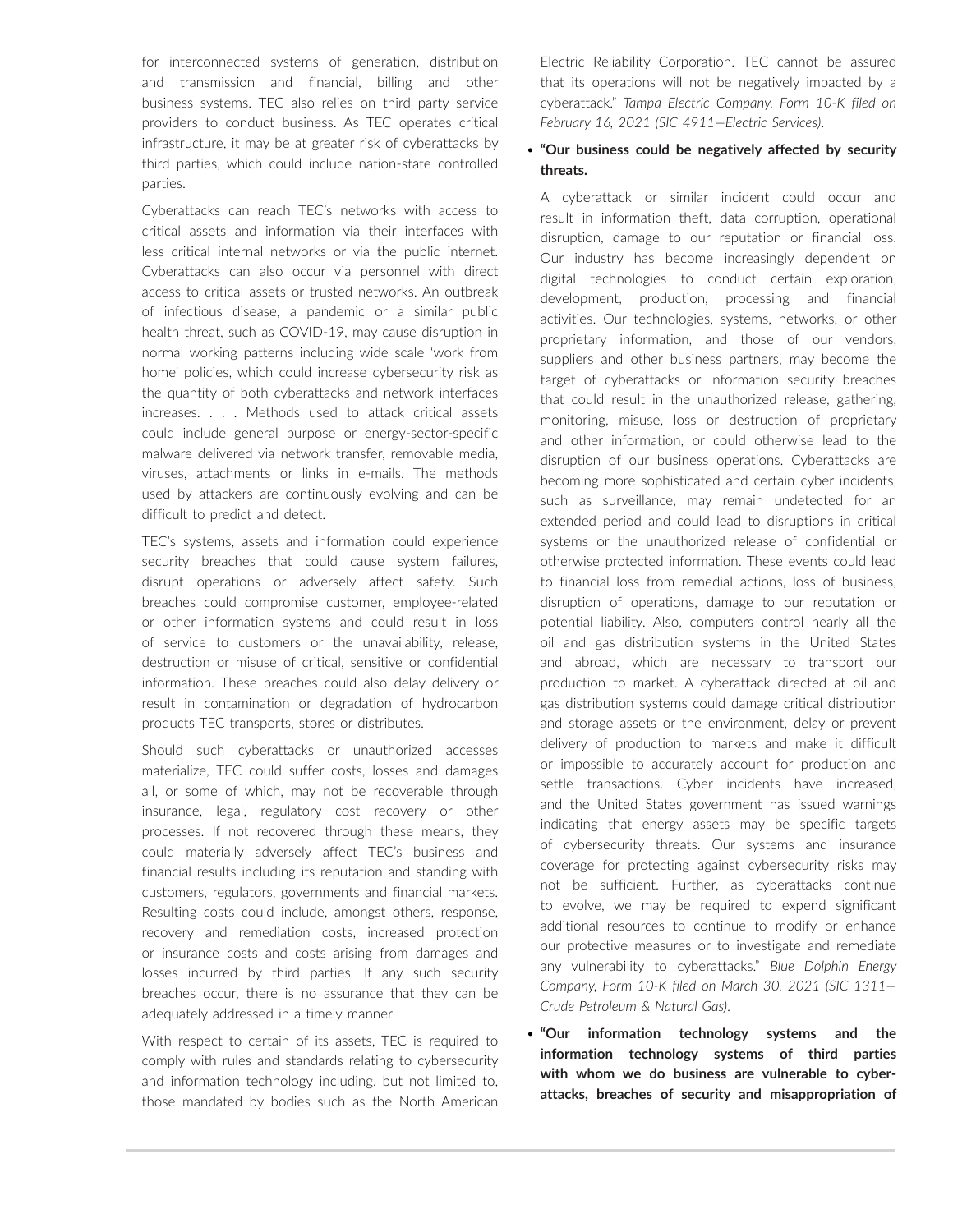#### **data, which could result in substantial damage to our business and operations.**

Our internal computer systems and those of our current and future employees and third-party vendors, manufacturers, licensees and consultants are vulnerable to damage from unauthorized access, natural disasters, terrorism, war and telecommunication and electrical failures. The secure processing, maintenance and transmission of electronic information, including customer, employee and company data, is critical to our operations and the legal environment surrounding information security, storage, use, processing, disclosure and privacy is demanding with the frequent imposition of new and changing requirements. We also store certain information with third parties, and we utilize third-party service providers to process, manage or transmit data, which may also increase our risk. Our information systems and those of third parties with whom we do business are subjected to computer viruses or other malicious codes, cyber- or phishing-attacks and also are vulnerable to an increasing threat of continually evolving cybersecurity risks and external hazards, as well as improper or inadvertent employee behavior, all of which could expose confidential company and personal data systems and information to security breaches. Any system failure or security breach by employees or others may pose a risk that sensitive data, including data from our target animal studies, intellectual property, trade secrets, confidential information or personal information belonging to us may be exposed to unauthorized persons or to the public. If such an event were to occur and cause interruptions in our operations, it could result in a material disruption of our development programs and our business operations. For example, the loss of data from completed or future studies could result in delays in our regulatory approval efforts and significantly increase our costs to recover or reproduce the data. Likewise, we rely on third parties to manufacture our therapeutics and therapeutic candidates, and similar events relating to their computer systems could also have a material adverse effect on our business. To the extent that any disruption or security breach were to result in a loss of, or damage to, our data or applications, or inappropriate disclosure of confidential or proprietary information, we could incur liability, the further development of our therapeutic candidates and commercialization of our therapeutics could be delayed, and the trading price of our common stock could be adversely affected. To date, we have not experienced any material impact to our business or operations resulting from security breaches, including from information or cybersecurity attacks; however, because of the frequently changing attack techniques, along with the increased volume and sophistication of the attacks, there is the potential for us to be adversely impacted." *Kindred Biosciences, Inc., Form 10-K filed on March 16, 2021 (SIC 2834—Pharmaceutical Preparations)*.

### • **"System failure or cybersecurity breaches of our network security could subject us to increased operating costs as well as litigation and other potential losses.**

We rely heavily on communications and information systems to conduct our business. The computer systems and network infrastructure we use could be vulnerable to unforeseen hardware and cybersecurity issues. Our operations are dependent upon our ability to protect our computer equipment against damage from fire, power loss, telecommunications failure or a similar catastrophic event. Any damage or failure that causes an interruption in our operations could have an adverse effect on our financial condition and results of operations. In addition, our operations are dependent upon our ability to protect the computer systems and network infrastructure we use, including our Internet banking activities, against damage from physical break-ins, cybersecurity breaches and other disruptive problems caused by the internet or users. Such problems could jeopardize the security of our customers' personal information and other information stored in and transmitted through our computer systems and network infrastructure, which may result in significant liability to us, subject us to additional regulatory scrutiny, damage our reputation, result in a loss of customers or inhibit current and potential customers from our internet banking services. Any or all of these problems could have a material adverse effect on our results of operations and financial condition. Although we have security measures, including firewalls and penetration tests, designed to mitigate the possibility of break-ins, breaches and other disruptive problems, there can be no assurance that such security measures will be effective in preventing such problems.

### **We are dependent on our information technology and telecommunications systems and third-party service providers; systems failures, interruptions and cybersecurity breaches could have a material adverse effect on us.**

Our business is dependent on the successful and uninterrupted functioning of our information technology and telecommunications systems and third-party service providers. The failure of these systems, or the termination of a third-party software license or service agreement on which any of these systems is based, could interrupt our operations. Because our information technology and telecommunications systems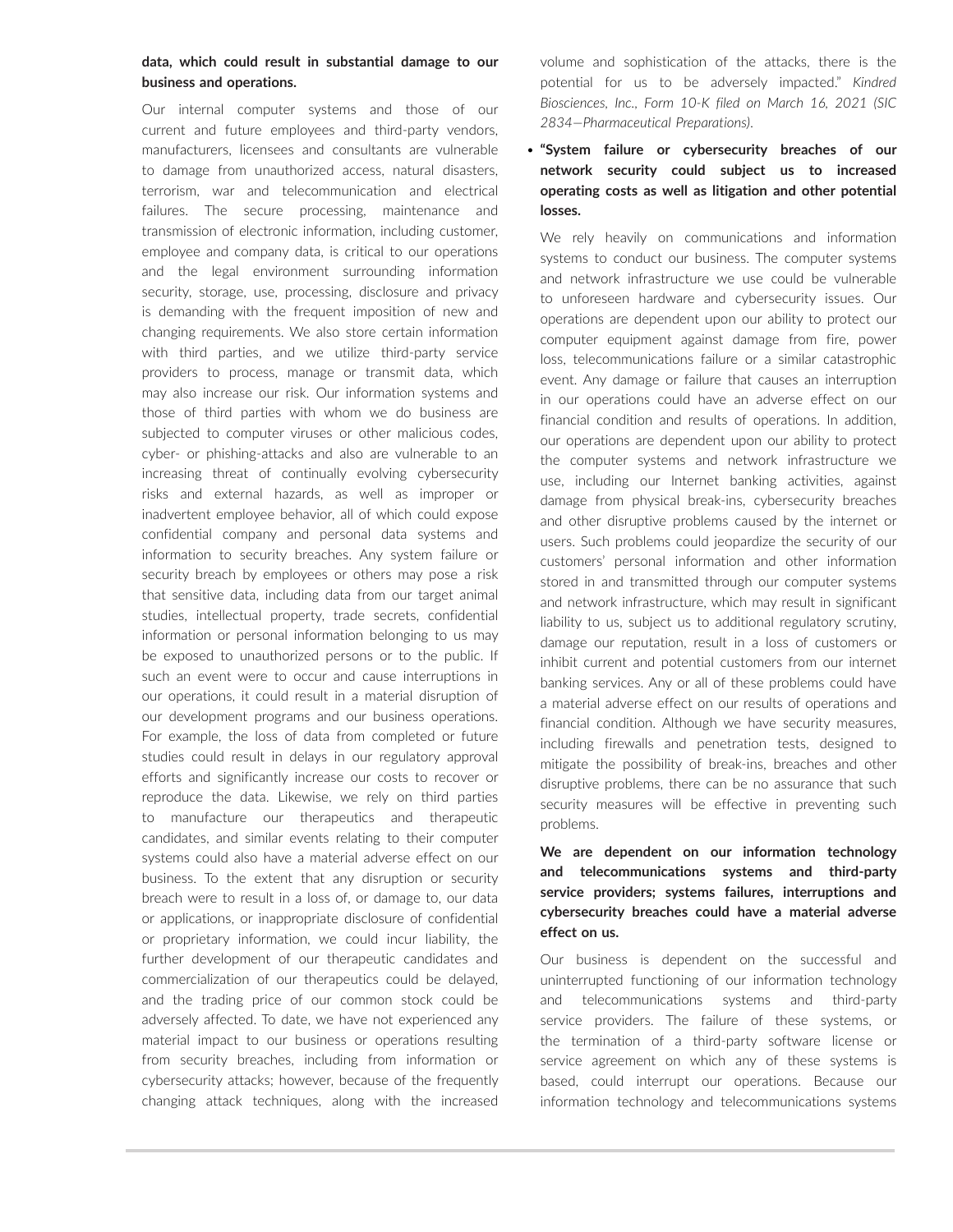interface with and depend on third-party systems, we could experience service denials if demand for such services exceeds capacity or such third-party systems fail or experience interruptions. If significant, sustained or repeated, a system failure or service denial could compromise our ability to operate effectively, damage our reputation, result in a loss of customer business and/or subject us to additional regulatory scrutiny and possible financial liability, any of which could have a material adverse effect on us.

Our third-party service providers may be vulnerable to unauthorized access, computer viruses, phishing schemes and other security breaches. We likely will expend additional resources to protect against the threat of such security breaches and computer viruses, or to alleviate problems caused by such security breaches or viruses. To the extent that the activities of our third-party service providers or the activities of our customers involve the storage and transmission of confidential information, security breaches and viruses could expose us to claims, regulatory scrutiny, litigation costs and other possible liabilities.

### **The occurrence of fraudulent activity, breaches or failures of our information security controls or cybersecurity-related incidents could have a material adverse effect on our business, financial condition, results of operations and growth prospects.**

As a bank, we are susceptible to fraudulent activity, information security breaches and cybersecurityrelated incidents that may be committed against us or our customers, which may result in financial losses or increased costs to us or our customers, disclosure or misuse of our information or our customer information, misappropriation of assets, privacy breaches against our customers, litigation or damage to our reputation. Such fraudulent activity may take many forms, including check fraud, electronic fraud, wire fraud, phishing, social engineering and other dishonest acts. Information security breaches and cybersecurity-related incidents may include fraudulent or unauthorized access to systems used by us or our customers, denial or degradation of service attacks and malware or other cyber-attacks. In recent periods, there continues to be a rise in electronic fraudulent activity, security breaches and cyber-attacks within the financial services industry, especially in the commercial banking sector due to cyber criminals targeting commercial bank accounts. Moreover, in recent periods, several large corporations, including financial institutions and retail companies, have suffered major data breaches, in some cases exposing not only confidential and proprietary corporate information, but

also sensitive financial and other personal information of their customers and employees and subjecting them to potential fraudulent activity. Some of our customers may have been affected by these breaches, which could increase their risks of identity theft and other fraudulent activity that could involve their accounts with us.

Information pertaining to us and our customers is maintained, and transactions are executed, on networks and systems maintained by us and certain third-party partners, such as our online banking, mobile banking or accounting systems. The secure maintenance and transmission of confidential information, as well as execution of transactions over these systems, are essential to protect us and our customers against fraud and security breaches and to maintain the confidence of our customers. Breaches of information security also may occur through intentional or unintentional acts by those having access to our systems or the confidential information of our customers, including employees. In addition, increases in criminal activity levels and sophistication, advances in computer capabilities, new discoveries, vulnerabilities in third-party technologies (including browsers and operating systems) or other developments could result in a compromise or breach of the technology, processes and controls that we use to prevent fraudulent transactions and protect data about us, our customers and underlying transactions, as well as the technology used by our customers to access our systems. Our third-party partners' inability to anticipate, or failure to adequately mitigate, breaches of security could result in a number of negative events, including losses to us or our customers, loss of business or customers, damage to our reputation, the incurrence of additional expenses, disruption to our business, additional regulatory scrutiny, penalties or exposure to civil litigation and possible financial liability, any of which could have a material adverse effect on our business, financial condition, results of operations and growth prospects." *Home Bancorp, Inc., Form 10-K filed on March 9, 2021 (SIC 6036— Savings Institutions, Not Federally Chartered).*

# **Disclosure for Companies That Have a Strong E-commerce Presence**

• **"Failure to protect the integrity and security of individually identifiable data of our customers and employees could expose us to litigation and damage our reputation; the expansion of our e-commerce business has inherent cybersecurity risks that may result in business disruptions.**

We receive and maintain certain personal information about our customers and employees in the ordinary course of business. Our use of this information is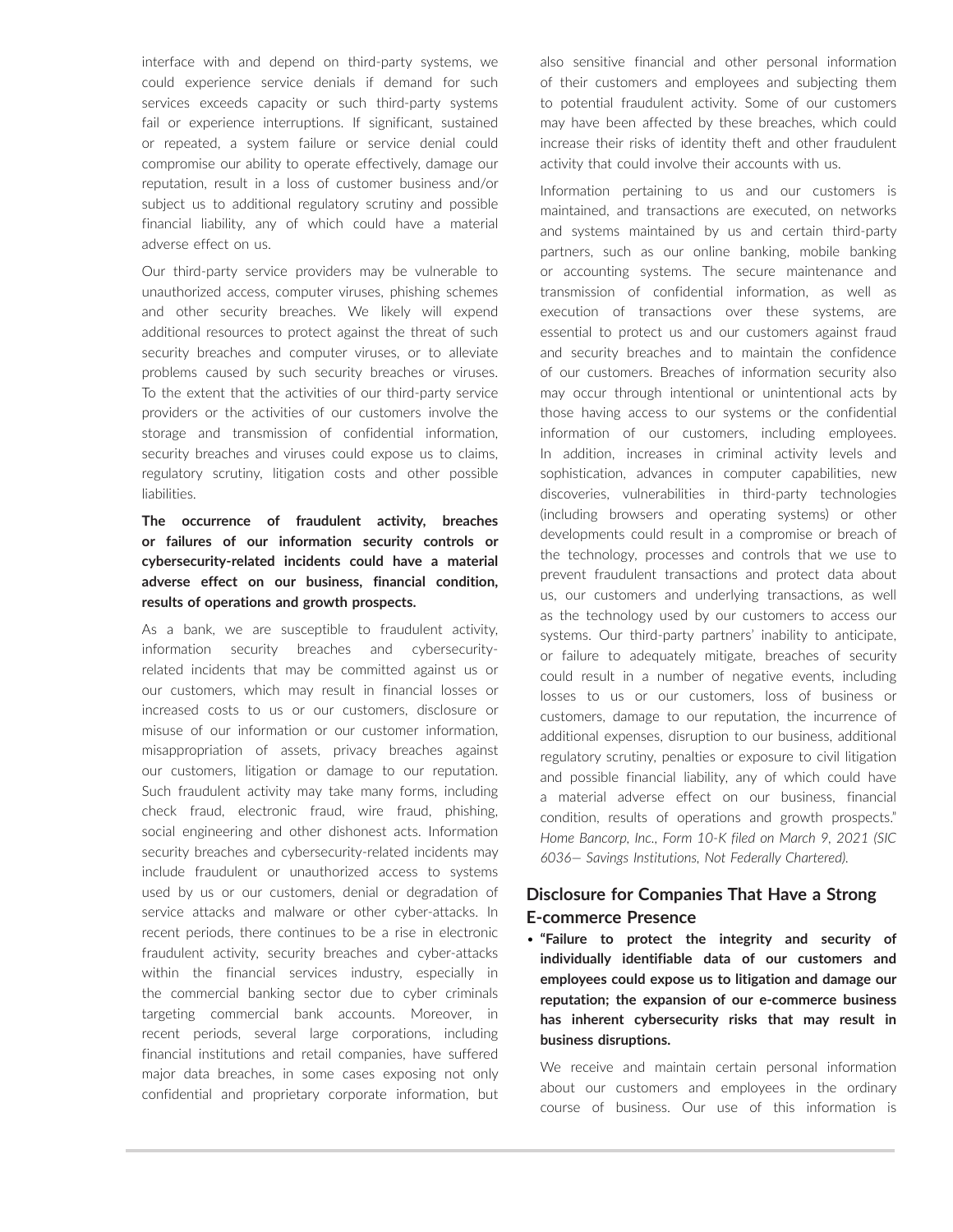regulated at the international, federal and state levels, as well as by certain third parties with whom we contract for such services. If our security and information systems are compromised or our business associates fail to comply with these laws and regulations and this information is obtained by unauthorized persons or used inappropriately, it could adversely affect our reputation, as well as operations, results of operations, and financial condition and could result in litigation or the imposition of penalties. As privacy and information security laws and regulations change, we may incur additional costs to ensure we remain in compliance. Our business requires collection of large volumes of internal and customer data, including credit card numbers and other personally identifiable information of our customers in various information systems and those of our service providers. The integrity and protection of customer, employee, and company data is critical to us. If that data is inaccurate or incomplete, we or the store employees could make faulty decisions. Customers and employees also have a high expectation that we and our service providers will adequately protect their personal information. The regulatory environment surrounding information, security and privacy is also increasingly demanding. Our existing systems may be unable to satisfy changing regulatory requirements and employee and customer expectations, or may require significant additional investments or time to do so. Despite implementation of various measures designed to protect our information systems and records, including those we maintain with our service providers, we may be subject to security breaches, system failures, viruses, operator error or inadvertent releases of data. A significant theft, loss, or fraudulent use of customer, employee, or company data maintained by us or by a service provider or failure to comply with the various United States and international laws and regulations applicable to the protection of such data or with Payment Card Industry data security standards, could adversely impact our reputation and could result in remedial and other expenses, fines, or litigation. A breach in the security of our information systems or those of our service providers could lead to an interruption in the operation of our systems, resulting in operational inefficiencies and a loss of profits.

Certain aspects of the business, particularly our website, heavily depend on consumers entrusting personal financial information to be transmitted securely over public networks. We have experienced increasing e-commerce sales over the past several years, which increases our exposure to cybersecurity risks. We invest considerable resources in protecting the personal information of our customers but are still subject to the risks of security breaches and cyber incidents resulting in unauthorized access to stored personal information. Any breach of our cybersecurity measures could result in violation of privacy laws, potential litigation, and a loss of confidence in our security measures, all of which could have a negative impact on our financial results and our reputation. In addition, a privacy breach or other type of cybercrime or cybersecurity attack could cause us to incur significant costs to restore the integrity of our system, could require the devotion of significant management resources, and could result in significant costs in government penalties and private litigation." *Kirkland's Inc., Form 10-K filed on March 26, 2021 (SIC 5990—Retail—Retail Stores, NEC)*.

• **"Failure to protect our website, networks and computer systems against disruption and cyber security threats, or otherwise protect our and our customers' confidential information, could damage our relationships with our customers, harm our reputation, expose us to litigation and adversely affect our business.**

We rely extensively on our computer systems for the successful operation of our business, including corporate email communications to and from employees, customers and retail operations, the design, manufacture and distribution of our finished goods, digital marketing efforts, collection and retention of customer data, employee information, the processing of credit card transactions, online e-commerce activities and our interaction with the public in the social media space. Our systems are subject to damage or interruption from computer viruses, malicious attacks and other security breaches. The possibility of a cyber-attack on any one or all of these systems is always a serious threat and consumer awareness and sensitivity to privacy breaches and cyber security threats is at an alltime high. If a cybersecurity incident occurs, or there is a public perception that we have suffered a breach, our reputation and brand could be damaged and we could be required to expend significant capital and other resources to alleviate problems.

As part of our business model, we collect, retain, and transmit confidential information over public networks. In addition to our own databases, we use third party service providers to store, process and transmit this information on our behalf. Although we contractually require these service providers to implement and use reasonable security measures, we cannot control third parties and cannot guarantee that a security breach will not occur in the future either at their location or within their systems. We have confidential security measures in place to protect both our physical facilities and digital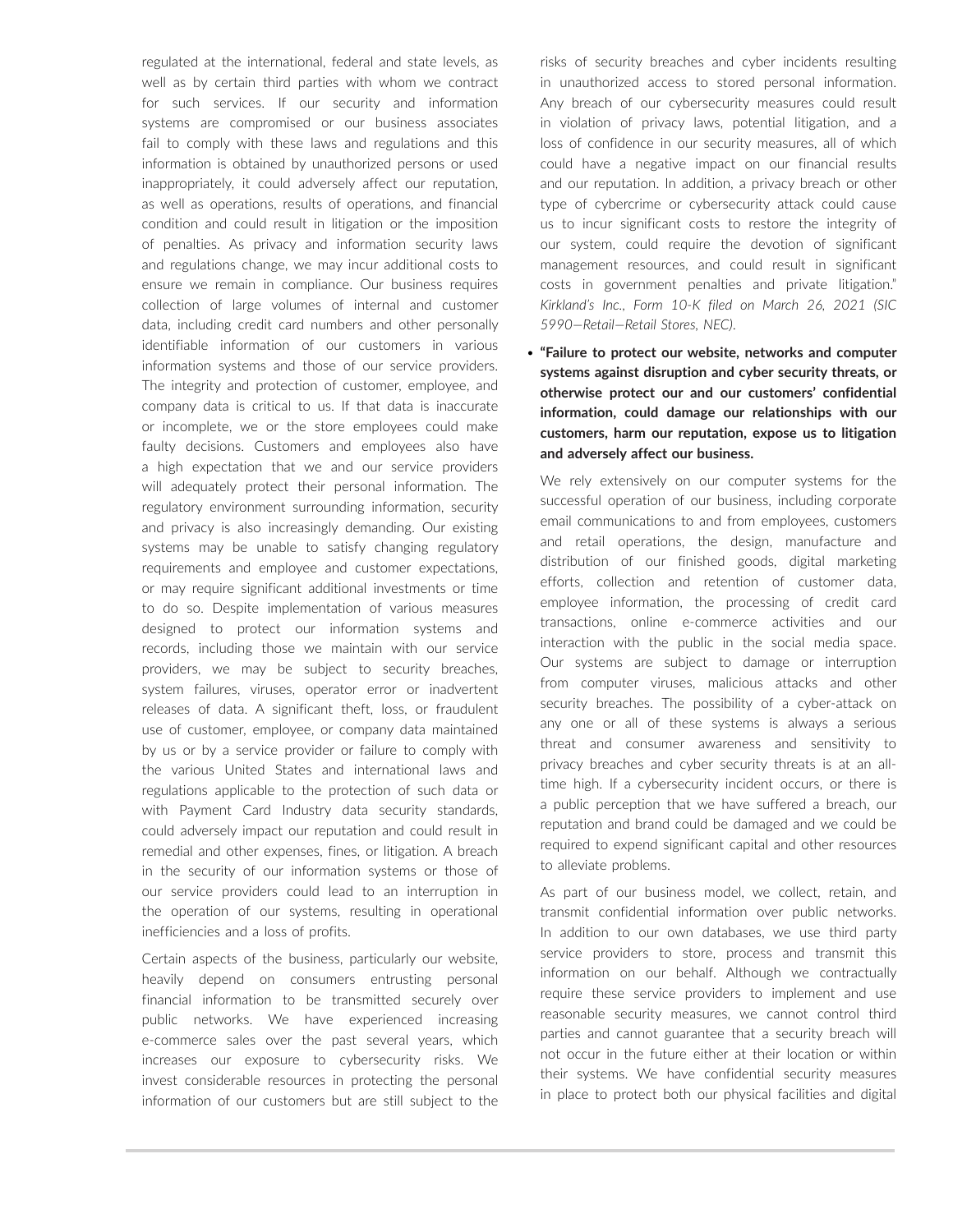systems from attacks. Despite these efforts, we may be vulnerable to targeted or random security breaches, acts of vandalism, computer viruses, misplaced or lost data, programming and/or human errors, or other similar events.

Given the robust nature of our e-commerce presence and digital strategy, it is imperative that we and our e-commerce partners maintain uninterrupted operation of our: (i) computer hardware, (ii) software systems, (iii) customer marketing databases, and (iv) ability to email our current and potential customers.

If our systems are damaged or fail to function properly or reliably, we may incur substantial repair or replacement costs, experience data loss or theft and impediments to our ability to conduct our operations. Any material disruptions in our e-commerce presence or information technology systems could have a material adverse effect on our business, financial condition and results of operations." *1-800-FLOWERS.COM, Inc., Form 10-K filed on September 11, 2020 (SIC 5990 Retail—Retail Stores— NEC)*.

# **Disclosures on Intersection of Cybersecurity and Data Privacy**

• **"We rely heavily on information technology, and any material failure, weakness, interruption or breach of security could prevent us from effectively operating our business.**

We rely heavily on information systems, including pointof-sale processing in our restaurants, for management of our supply chain, inventory, payment of obligations, collection of cash, credit and debit card transactions, training, human capital management, financial tools and other business processes and procedures. Our ability to efficiently and effectively manage our business functions depends significantly on the reliability and capacity of these systems. Our operations depend upon our ability to protect our computer equipment and systems against damage from physical theft, fire, power loss and outages, telecommunications failure or other catastrophic events, as well as from internal and external security breaches, viruses and other disruptive problems. The failure of these systems to operate effectively, whether from maintenance problems, upgrading or transitioning to new platforms, or a breach in security of these systems, could result in interruptions or delays in our restaurant or other operations, adversely impacting the restaurant experience for our guests and reduce efficiency or negatively impacting our operations. If our information technology systems fail and our redundant systems or disaster recovery plans are not adequate to address such

failures, or if our business interruption insurance does not sufficiently compensate us for any losses that we may incur, our revenues and profits could be reduced and the reputation of our brand and our business could be materially adversely affected. In addition, remediation of any problems with our systems could result in significant, unplanned expenses. We have instituted controls, including information system governance controls that are intended to protect our computer systems, our point of sale (POS) systems, and our information technology systems and networks; and adhere to payment card industry data security standards and limit third party access for vendors that require access to our restaurant networks. We also have business continuity plans that attempt to anticipate and mitigate failures. However, we cannot control or prevent every potential technology failure, adverse environmental event, third-party service interruption or cybersecurity risk.

We collect and maintain personal information about our employees and our guests and are seeking to provide our guests with new digital experiences. These digital experiences may require us to open up access into our Point of Sale systems to allow for capabilities like mobile order and pay and third party delivery. The collection and use of personal information is regulated at the federal and state levels; such regulations include the California Consumer Privacy Act (CCPA) effective January 1, 2020 and which will require our instituting new processes and protections. The CCPA provides a new private right of action and requires companies that process information on California residents to make new disclosures to consumers about their data collection, use and sharing practices and allow consumers to opt out of certain data sharing with third parties. If we fail to properly respond to security breaches of our or third party's information technology systems or fail to properly respond to consumer requests under the CCPA, we could experience reputational damage, adverse publicity, loss of consumer confidence, and regulatory and legal risk, including criminal penalties or civil liabilities.

We increasingly rely on cloud computing and other technologies that result in third parties holding significant amounts of customer or employee information on our behalf. There has been an increase over the past several years in the frequency and sophistication of attempts to compromise the security of these types of systems. If the security and information systems that we or our outsourced third-party providers use to store or process such information are compromised or if we, or such third parties, otherwise fail to comply with applicable laws and regulations, we could face litigation and the imposition of penalties that could adversely affect our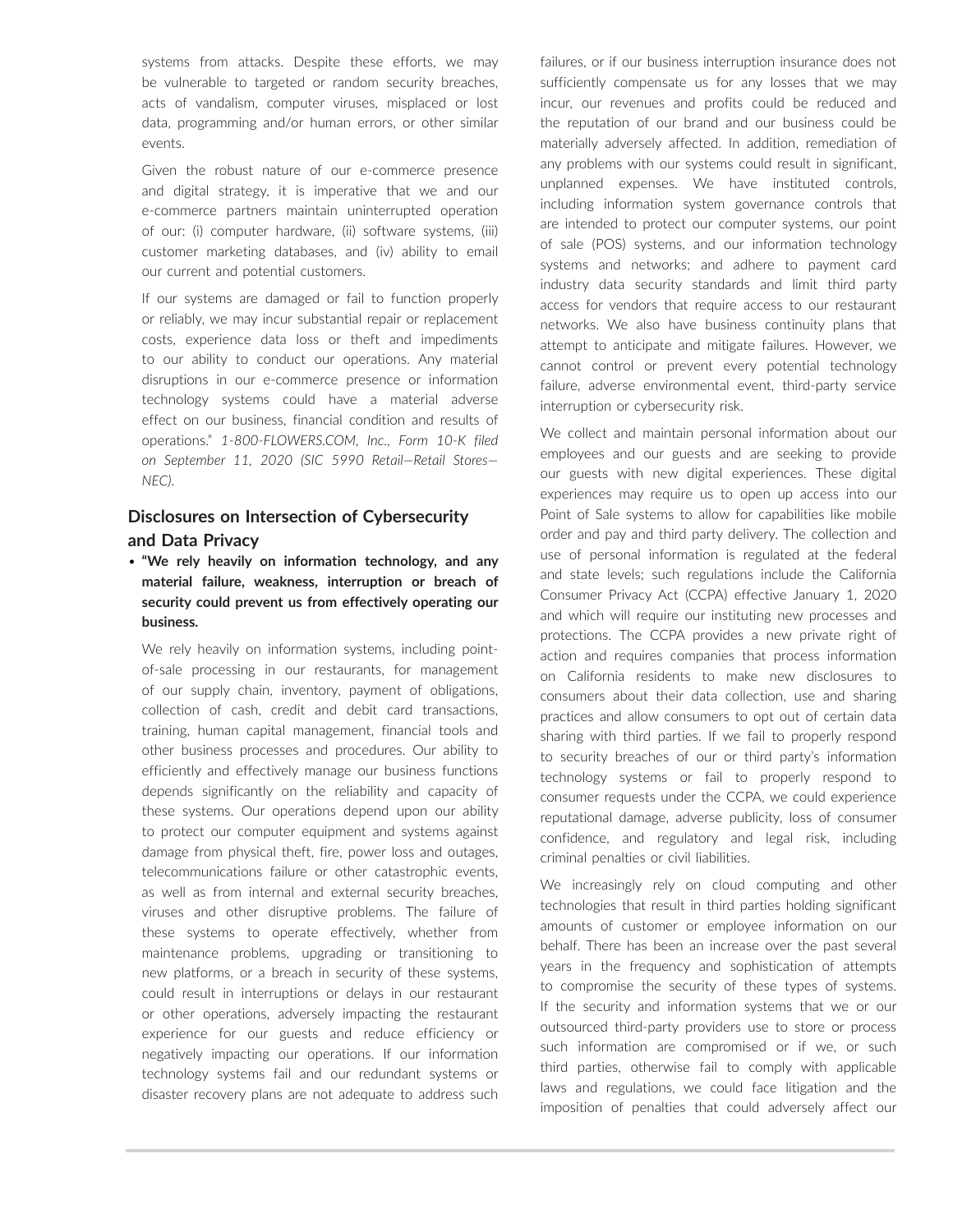financial performance. Our reputation as a brand or as an employer could also be adversely affected by these types of security breaches or regulatory violations, which could impair our ability to attract and retain qualified employees." *Del Taco Restaurants, Inc., Form 10-K filed on March 11, 2021 (SIC 5812—Retail—Eating Places)*.

• **"We rely significantly on information technology systems and any failure, inadequacy, interruption or security lapse of that technology, including any cybersecurity incidents, could harm our ability to operate our business effectively and have a material adverse effect on our business, reputation, financial condition, and results of operations.**

[ . . . ] As part of our business, we collect, store and transmit large amounts of confidential information, proprietary data, intellectual property and personal data. The information and data processed and stored in our technology systems, and those of our research collaborators, CROs, contract manufacturers, suppliers, distributors, or other third parties for which we depend to operate our business, may be vulnerable to loss, damage, denial-of-service, unauthorized access or misappropriation. Data security breaches may be the result of unauthorized or unintended activity (or lack of activity) by our employees or contractors or malware, hacking, business email compromise, phishing or other cyberattacks directed by third parties. These third parties for which we depend on to operate our business have experienced and may continue to experience cybersecurity incidents. While we have implemented measures to protect our information and data stored in our technology systems and those of the third parties that we rely on, our efforts may not be successful.

We have experienced and may continue to experience cybersecurity incidents. Although to our knowledge we have not experienced any material incident or interruption to date, if such an event were to occur it could result in a material disruption of our development programs and commercial operations, including due to a loss, corruption or unauthorized disclosure of our trade secrets, personal data or other proprietary or sensitive information. Further, these cybersecurity incidents can lead to the public disclosure of personal information (including sensitive personal information) of our employees, clinical trial patients and others and result in demands for ransom or other forms of blackmail. Such attacks are of ever-increasing levels of sophistication and are made by groups and individuals with a wide range of motives (including industrial espionage) and expertise, including by organized criminal groups, 'hacktivists,' nation states and others. Moreover, the costs to us to

investigate and mitigate cybersecurity incidents could be significant. For example, the loss of clinical trial data could result in delays in our product development or regulatory approval efforts and significantly increase our costs to recover or reproduce the data. Any security breach that results in the unauthorized access, use or disclosure of personal data may require us to notify individuals, governmental authorities, credit reporting agencies, or other parties pursuant to privacy and security laws and regulations or other obligations. Such a security compromise could harm our reputation, erode confidence in our information security measures, and lead to regulatory scrutiny. To the extent that any disruption or security breach resulted in a loss of, or damage to, our data or systems, or inappropriate disclosure of confidential, proprietary or personal information, we could be exposed to a risk of loss, enforcement measures, penalties, fines, indemnification claims, litigation and potential civil or criminal liability, which could materially adversely affect our business, financial condition and results of operations." *BioMarin Pharmaceutical Inc., Form 10-K filed on February 26, 2021 (SIC 2834—Pharmaceutical Preparations)*.

### **Disclosures Relating to Actual or Known**

**Cybersecurity Breaches and Remedial Measures**

• **"If our efforts to provide information security, cybersecurity, and data privacy are unsuccessful or if we are unable to meet increasingly demanding regulatory requirements, we may face additional costly government enforcement actions and private litigation, and our reputation and results of operations could suffer.**

[ . . . ] Prior to 2013, all data security incidents we encountered were insignificant. Our 2013 data breach was significant and went undetected for several weeks. Both we and our vendors have had data security incidents since the 2013 data breach; however, to date these other incidents have not been material to our results of operations. Based on the prominence and notoriety of the 2013 data breach, even minor additional data security incidents could draw greater scrutiny. If we, our vendors, or other third parties with whom we do business experience additional significant data security incidents or fail to detect and appropriately respond to significant incidents, we could be exposed to additional government enforcement actions and private litigation. In addition, our guests could lose confidence in our ability to protect their information, discontinue using our RedCards or loyalty programs, or stop shopping with us altogether, which could adversely affect our reputation, sales, and results of operations.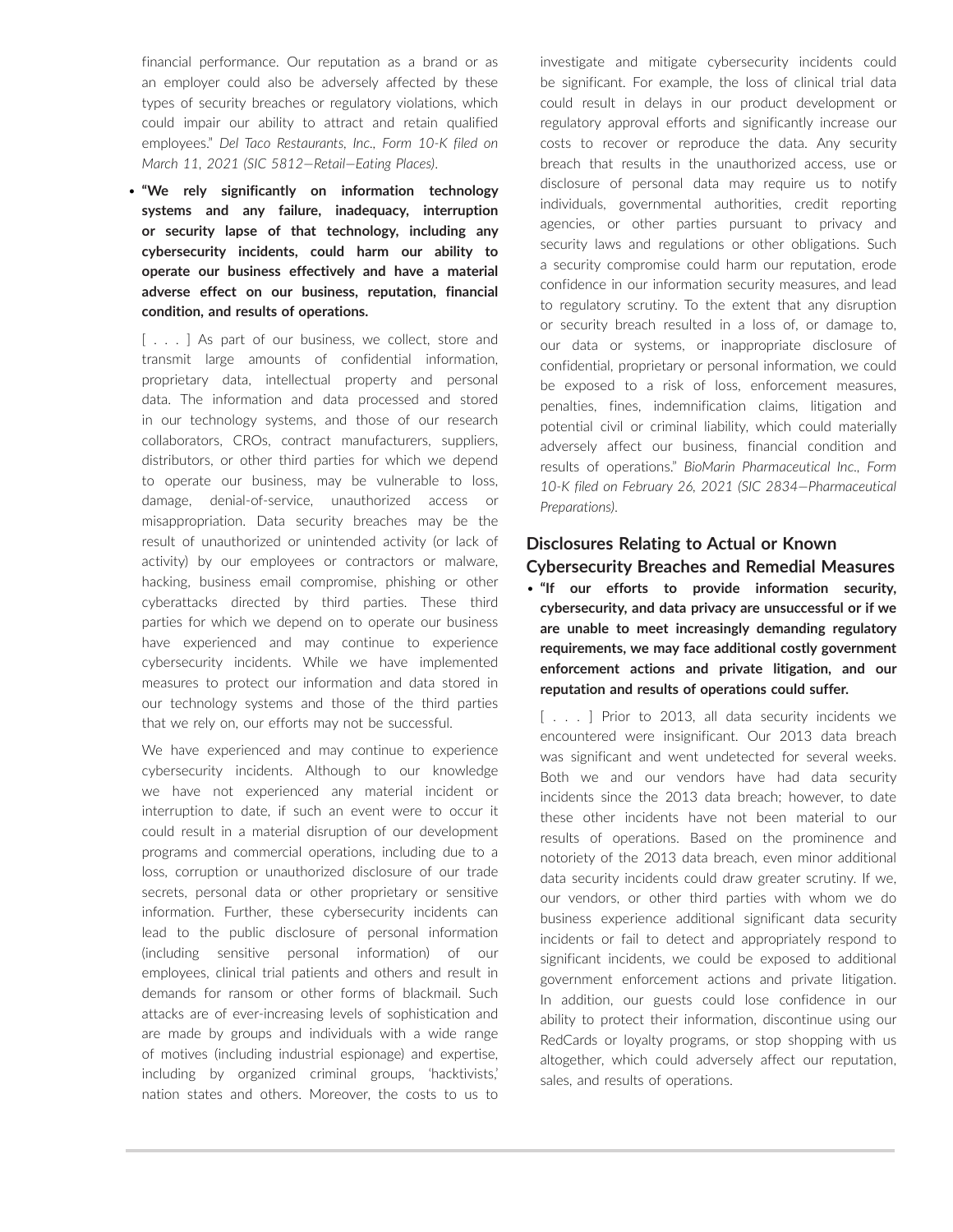The legal and regulatory environment regarding information security, cybersecurity, and data privacy is increasingly demanding and has enhanced requirements for using and treating personal data. Complying with data protection requirements, such as those imposed by a variety of state laws, may cause us to incur substantial costs, require changes to our business practices, limit our ability to obtain data used to provide a differentiated guest experience, and expose us to further litigation and regulatory risks, each of which could adversely affect our results of operations." *Target Corporation, Form 10-K filed on March 10, 2021 (SIC 5331—Retail—Variety Stores)*.

#### • **"The Data Security Incident, and other information security incidents, could have numerous adverse effects on our business.**

As a result of the Data Security Incident, we are a party to or have been named as a defendant in numerous lawsuits, primarily putative class actions, brought by consumers and others in the U.S. and Canada, one securities class action lawsuit in the U.S., three shareholder derivative lawsuits in the U.S., and one purported representative action brought by a purported consumer class in the U.K. We may be named as a party in additional lawsuits and other claims may be asserted by or on behalf of guests, customers, hotel owners, stockholders or others seeking monetary damages or other relief related to the Data Security Incident. A number of federal, state and foreign governmental authorities have also made inquiries, opened investigations, or requested information and/ or documents related to the Data Security Incident, including under various data protection and privacy regulations. Responding to and resolving these lawsuits, claims and/or investigations has resulted in fines, such as the fine imposed by the Information Commissioner's Office in the United Kingdom (the ICO) as discussed in Note 8, and could result in material additional fines or remedial or other expenses. These fines and other expenses may not be covered by insurance. Governmental authorities investigating or seeking information about the Data Security Incident also may seek to impose undertakings, injunctive relief, consent decrees, or other civil or criminal penalties, which could, among other things, materially increase our data security costs or otherwise require us to alter how we operate our business. Significant management time and Company resources have been, and will continue to be, devoted to the Data Security Incident. Future publicity or developments related to the Data Security Incident, including as a result of subsequent reports or regulatory actions or developments, could have a range of other

adverse effects on our business or prospects, including causing or contributing to loss of consumer confidence, reduced consumer demand, reduced enrollment and/or participation in our Loyalty Program, loss of development opportunities, and associate retention and recruiting difficulties. Insurance coverage designed to limit our exposure to losses such as those related to the Data Security Incident may not be sufficient or available to cover all of our expenses or other losses (including the final fine imposed by the ICO and any other fines or penalties) related to the Data Security Incident. In addition, following our March 31, 2020 announcement of an incident involving information for approximately 5.5 million guests that we believe may have been improperly accessed through an application using the login credentials of two franchise employees at a franchise property (the Unauthorized Application Access Incident), various governmental authorities opened investigations or requested information about the incident, and two lawsuits were filed against us related to the incident. The Unauthorized Application Access Incident or publicity related to it could negatively affect our business or reputation." *Marriott International, Inc., Form 10-K/A filed on April 2, 2021 (SIC 7011—Hotels & Motels)*.

# **Cybersecurity Disclosures in the Business Section**

Item 101(a) (17 C.F.R. § 229.101) of Regulation S-K requires a reporting company to describe the general development of its business and to disclose material information necessary to understand the general development of its business. For more information on the Business section requirements, including recent amendments thereto, see [SEC Amends Disclosure](https://advance.lexis.com/open/document/lpadocument/?pdmfid=1000522&pddocfullpath=%2Fshared%2Fdocument%2Fanalytical-materials%2Furn%3AcontentItem%3A611X-B5R1-F60C-X3YG-00000-00&pdcontentcomponentid=500750&pdteaserkey=sr0&pditab=allpods&ecomp=ptrg&earg=sr0) [Requirements for Business Sections, Legal Proceedings](https://advance.lexis.com/open/document/lpadocument/?pdmfid=1000522&pddocfullpath=%2Fshared%2Fdocument%2Fanalytical-materials%2Furn%3AcontentItem%3A611X-B5R1-F60C-X3YG-00000-00&pdcontentcomponentid=500750&pdteaserkey=sr0&pditab=allpods&ecomp=ptrg&earg=sr0) [and Risk Factors](https://advance.lexis.com/open/document/lpadocument/?pdmfid=1000522&pddocfullpath=%2Fshared%2Fdocument%2Fanalytical-materials%2Furn%3AcontentItem%3A611X-B5R1-F60C-X3YG-00000-00&pdcontentcomponentid=500750&pdteaserkey=sr0&pditab=allpods&ecomp=ptrg&earg=sr0) and [Form 10-K Drafting and Review](https://advance.lexis.com/open/document/lpadocument/?pdmfid=1000522&pddocfullpath=%2Fshared%2Fdocument%2Fanalytical-materials%2Furn%3AcontentItem%3A5F28-XHM1-JNCK-23SS-00000-00&pdcontentcomponentid=500749&pdteaserkey=sr0&pditab=allpods&ecomp=ptrg&earg=sr0) [— Overview of Major Items of Disclosure — Item 1.](https://advance.lexis.com/open/document/lpadocument/?pdmfid=1000522&pddocfullpath=%2Fshared%2Fdocument%2Fanalytical-materials%2Furn%3AcontentItem%3A5F28-XHM1-JNCK-23SS-00000-00&pdcontentcomponentid=500749&pdteaserkey=sr0&pditab=allpods&ecomp=ptrg&earg=sr0) [Description of Business.](https://advance.lexis.com/open/document/lpadocument/?pdmfid=1000522&pddocfullpath=%2Fshared%2Fdocument%2Fanalytical-materials%2Furn%3AcontentItem%3A5F28-XHM1-JNCK-23SS-00000-00&pdcontentcomponentid=500749&pdteaserkey=sr0&pditab=allpods&ecomp=ptrg&earg=sr0) A number of public companies have disclosed in the Business section how cybersecurity risks pose a threat to their respective intellectual property, patents, and trade secrets. Many public companies pointed out the foreign and local government authorities' data security laws and regulations relevant to their operations, and how costly it is to comply with these issuances. Set forth below are some examples of cybersecurity disclosures in the Business section.

### **General Disclosure**

• "As a provider of innovative network intelligence and security solutions for mobile and fixed service providers, we are particularly sensitive about the possibility of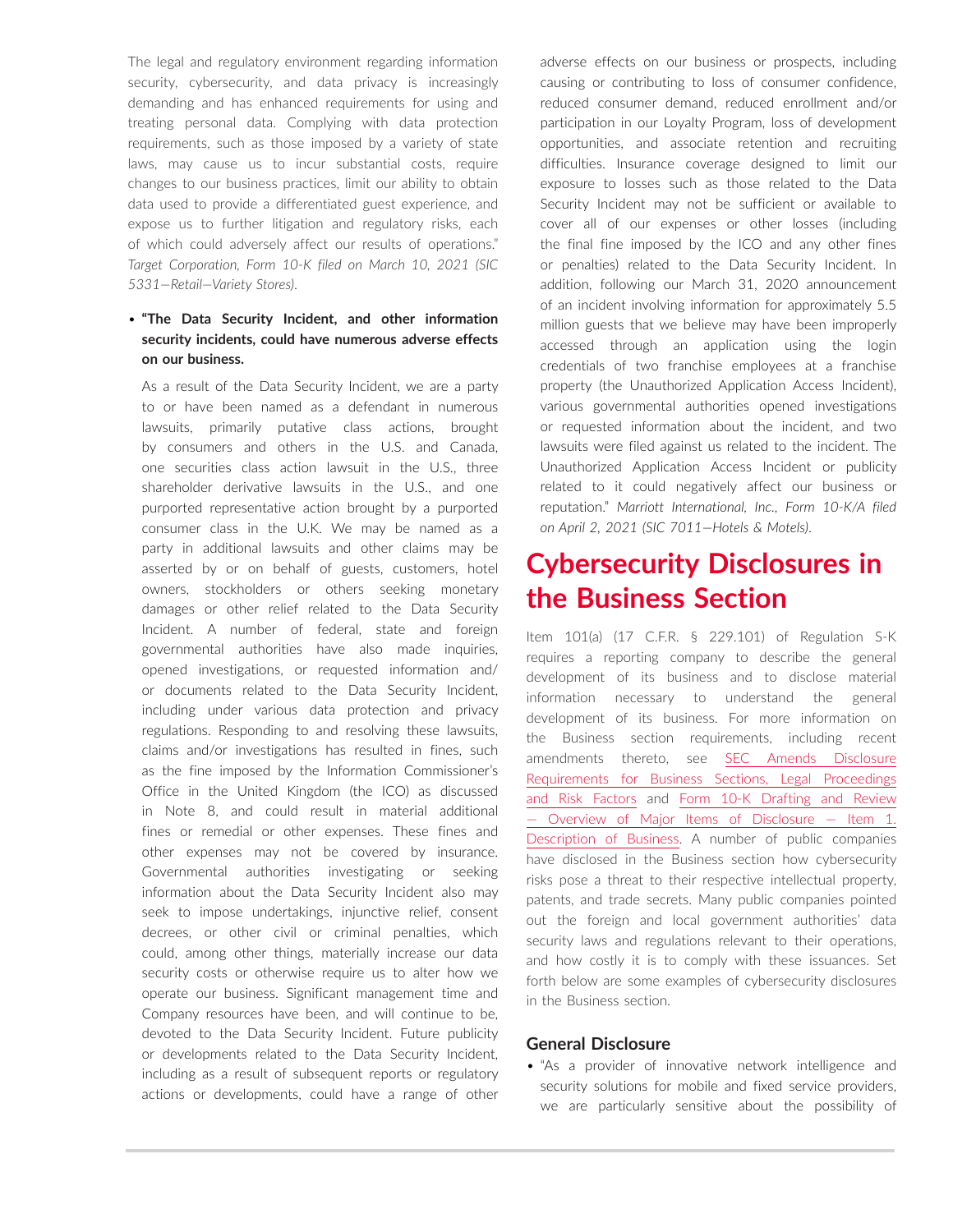cyber-attacks and data theft. A breach of our system could provide data information about us and the customers that our solutions protect. Further, we may be targeted by cyber-terrorists because we are an Israeli company. We are also aware of the material impact that an actual or perceived breach of our network may have on the market perception of our products and services and on our potential liability. In 2020 we have experienced cyber-attacks and breaches, that have been of a minor nature, with no material impacted our ongoing operations.

We are focused on instituting new technologies and solutions to assist in the prevention of potential and attempted cyber-attacks, as well as protective measures and contingency plans in the event of an existing attack. For instance, in our internal IT systems, we employ identity and access controls, product software designs and other security measures that we believe are less susceptible to cyber-attacks. We also continuously monitor our IT networks and systems for intrusions and regularly maintain our backup and protective systems. We have made certain updates to our IT infrastructure to enhance our ability to prevent and respond to such threats and we routinely test the infrastructure for vulnerabilities.

We conduct periodic trainings for our employees in this respect on phishing, malware and other cybersecurity risks to the Company. We also have mechanisms in place designed to ensure prompt internal reporting of potential or actual cybersecurity breaches, and maintain compliance programs to address the potential applicability of restrictions on trading while in possession of material, nonpublic information generally and in connection with a cybersecurity breach. Finally, our agreements with third parties also typically contain provisions that reduce or limit our exposure to liability." *Allot Ltd., Form 20-F filed on March 15, 2021 (SIC 3576—Computer Communications Equipment)*.

• "We are a medical provider and comply with HIPAA and data sensitivity requirements as regulated by local and federal authorities. Our patient data is hosted, managed and secured with an approved Electronic Medical Record vendor. Cybersecurity is of paramount importance and our executive officers have implemented routine cyber breach insurance policies to protect our company from potential predatory initiatives to access patient and company data." *IMAC Holdings, Inc., Form 10-K filed on March 4, 2021 (SIC 8093—Services—Specialty Outpatient Facilities, NEC)*.

#### **Disclosures for Financial Services Companies**

• "Cybersecurity is a high-priority item for legislators and regulators at the federal and state levels, as well as internationally. State and federal banking regulators have issued various policy statements and, in some cases, regulations, emphasizing the importance of technology risk management and supervision. Such policy statements and regulations indicate that financial institutions should design multiple layers of security controls to establish lines of defense and to ensure that their risk management processes also address the risk posed by compromised customer credentials, including security measures to reliably authenticate customers accessing internet-based services of the financial institution. A financial institution's management is expected to maintain sufficient business continuity planning processes to ensure the rapid recovery, resumption and maintenance of the institution's operations after a cyberattack involving destructive malware. A financial institution is expected to develop appropriate processes to enable recovery of data and business operations and address rebuilding network capabilities and restoring data if the institution or its critical service providers fall victim to this type of cyberattack. These requirements, including state regulatory rules such as the detailed and extensive cybersecurity rules issued in 2016 by the New York State Department of Financial Services, may cause us to incur significant additional compliance costs and in some cases may impact our growth prospects. Additionally, if we fail to observe federal or state regulatory guidance, we could be subject to various regulatory sanctions, including financial penalties.

In the ordinary course of business, we rely on electronic communications and information systems to conduct our operations and store sensitive data. We employ an indepth, layered, defensive approach that leverages people, processes and technology to manage and maintain cybersecurity controls. We also employ a variety of preventative and detective tools to monitor, block, and provide alerts regarding suspicious activity, as well as to report on any suspected advanced persistent threats. Notwithstanding the strength of our defensive measures, the threat from cyberattacks is severe, as attacks are sophisticated and increasing in volume and complexity, and attackers respond rapidly to changes in defensive measures. Our systems and those of our customers and third-party service providers are under constant threat, and it is possible that we or they could experience a significant event in the future that could adversely affect our business or operations. As cybersecurity threats continue to evolve, we may be required to expend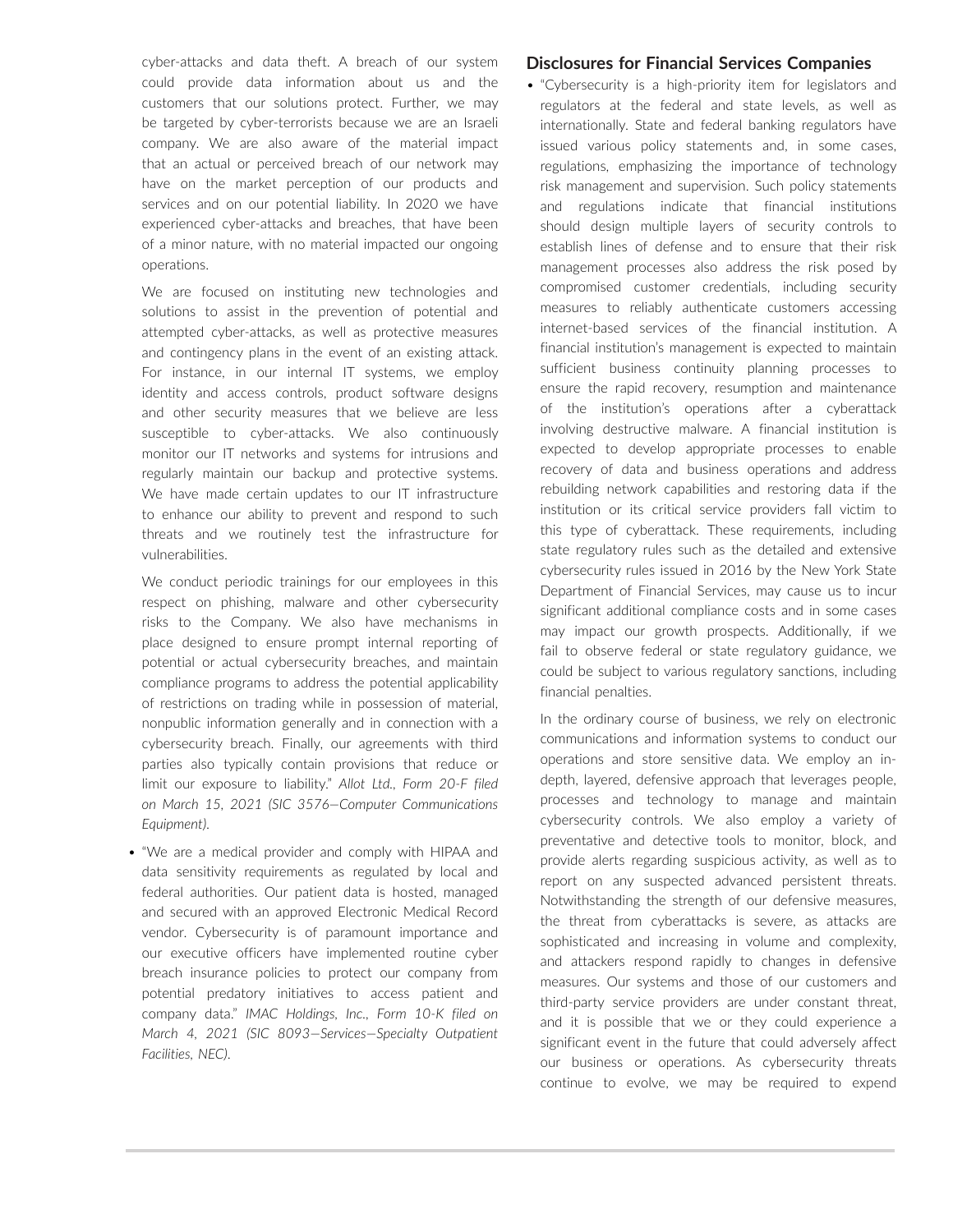significant additional resources to continue to modify or enhance our protective measures or to investigate and remediate any information security vulnerabilities. Financial expenditures may also be required to meet regulatory changes in the information security and cybersecurity domains. Risks and exposures related to cybersecurity attacks are expected to remain high for the foreseeable future due to the rapidly evolving nature and sophistication of these threats, as well as the expanding use of internet banking, mobile banking and other technology-based products and services by us and our customers." *CapStar Financial Holdings, Inc., Form 10-K filed on March 5, 2021 (SIC 6022—State Commercial Banks)*.

• "In the ordinary course of business, we rely on electronic communications and information systems to conduct our operations and to store sensitive data. We employ an in-depth, layered, defensive approach that leverages people, processes and technology to manage and maintain cybersecurity controls. We employ a variety of preventative and detective tools to monitor, block, and provide alerts regarding suspicious activity, as well as to report on any suspected persistent threats. Notwithstanding the strength of our defensive measures, the threat from cybersecurity attacks is severe, attacks are sophisticated and increasing in volume, and attackers respond rapidly to changes in defensive measures. While to date we have not experienced a significant compromise, significant data loss or any material financial losses related to cybersecurity attacks, our systems and those of our customers and third-party service providers are under constant threat and it is possible that we could experience a significant event in the future.

The federal banking agencies have adopted guidelines for establishing information security standards and cybersecurity programs for implementing safeguards under the supervision of a banking organization's the board of directors. These guidelines, along with related regulatory materials, increasingly focus on risk management, processes related to information technology and operational resiliency, and the use of third parties in the provision of financial services.

Risks and exposures related to cybersecurity attacks are expected to remain high for the foreseeable future due to the rapidly evolving nature and sophistication of these threats, as well as due to the expanding use of internet banking, mobile banking and other technology-based products and services by us and our customers." *Broadway Financial Corporation, Form 10-K filed on March 31, 2021 (SIC 6035—Savings Institution, Federally Chartered)*.

• "In March 2015, the banking agencies issued two related statements regarding cybersecurity. One statement indicates that financial institutions should design multiple layers of security controls to establish lines of defense and to ensure that their risk management processes also address the risk posed by compromised customer credentials, including security measures to reliably authenticate customers accessing internet-based services of the financial institution. The other statement indicates that a financial institution's management is expected to maintain sufficient business continuity planning processes to ensure the rapid recovery, resumption and maintenance of the institution's operations after a cyber-attack involving destructive malware. A financial institution is also expected to develop appropriate processes to enable recovery of data and business operations and address rebuilding network capabilities and restoring data if the institution or its critical service providers fall victim to this type of cyber-attack. If we fail to observe the regulatory guidance, we could be subject to various regulatory sanctions, including financial penalties.

In the ordinary course of business, we rely on electronic communications and information systems to conduct our operations and to store sensitive data. We employ an in-depth, layered, defensive approach that leverages people, processes and technology to manage and maintain cybersecurity controls. We employ a variety of preventative and detective tools to monitor, block, and provide alerts regarding suspicious activity, as well as to report on any suspected advanced persistent threats. Notwithstanding the strength of our defensive measures, the threat from cyberattacks is severe, attacks are sophisticated and increasing in volume, and attackers respond rapidly to changes in defensive measures. While to-date we have not experienced a significant compromise, significant data loss or any material financial losses related to cybersecurity attacks, our systems and those of our customers and third party service providers are under constant threat and it is possible that we could experience a significant event in the future. Risks and exposures related to cybersecurity attacks are expected to remain high for the foreseeable future due to the rapidly evolving nature and sophistication of these threats, as well as due to the expanding use of internet banking, mobile banking and other technology-based products and services by us and our customers.

The SEC has also issued guidance on public company cybersecurity disclosures as well as ways for companies to enhance their cybersecurity preparedness and operational resiliency. Any SEC guidelines would be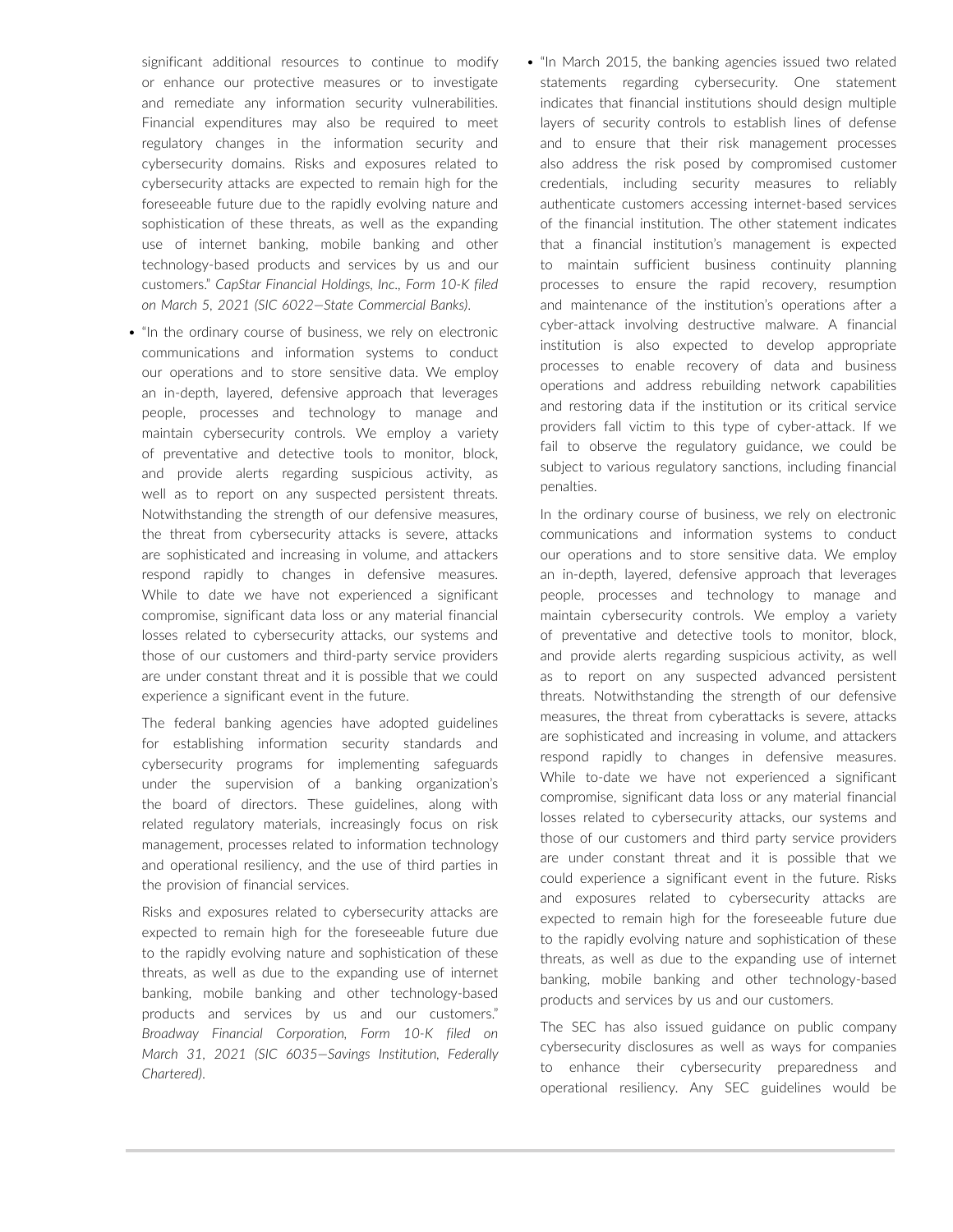in addition to notification and disclosure requirements under state and federal banking law and regulations." *HBT Financial, Inc., Form 10-K filed on March 12, 2021 (SIC 6022—State Commercial Banks)*.

• "Cybersecurity presents significant challenges to the business community in general, as well as to the financial services industry. Increasingly, bad actors, both domestically and internationally, attempt to steal personal data and/or interrupt the normal functioning of businesses through accessing individuals' and companies' files and equipment connected to the Internet. Recently, intruders have become increasingly sophisticated and use deceptive methods to steal funds and personally identifiable information which they either take for their own purposes, release to the Internet, or hold for ransom. Regulators are increasingly requiring companies to provide more advanced levels of cybersecurity measures. We continue to maintain systems and ongoing planning measures to prevent any such attack from disrupting our services to clients as well as to prevent any loss of data concerning our clients, their financial affairs, and company-privileged information. We contract cybersecurity consultants as well as other vendors to oversee detection and defense from such attacks." *Siebert Financial Corp., Form 10-K filed on March 10, 2021 (SIC 6211—Security Brokers, Dealers & Flotation Companies)*.

# **Disclosures Relating to Actual or Known Cybersecurity Breaches**

• "On July 29, 2019, we announced that on March 22 and 23, 2019 an outside individual gained unauthorized access to our systems. This individual obtained certain types of personal information relating to people who had applied for our credit card products and to our credit card customers (the Cybersecurity Incident). We retained a leading independent cybersecurity firm that confirmed we correctly identified and fixed the specific configuration vulnerability exploited in the Cybersecurity Incident. We continue to invest significantly in cybersecurity and related risk management activities and expect to make additional investments as we continue to assess our cybersecurity program.

During the year ended December 31, 2020, we incurred \$66 million of incremental expenses related to the remediation of and response to the Cybersecurity Incident, offset by \$39 million of insurance recoveries. To date, we have incurred \$138 million of incremental expenses, offset by \$73 million of insurance recoveries pursuant to the cyber risk insurance coverage we carry. These expenses mainly consist of customer notifications, credit monitoring, technology costs, and professional

and legal support. We expect any further expenses, net of insurance, to be immaterial in future periods. We carry insurance to cover certain costs associated with a cyber risk event. This insurance has a total coverage limit of \$400 million and is subject to a \$10 million deductible, which was met in the third quarter of 2019, as well as standard exclusions. The expenses discussed in this paragraph do not include any amounts related to the matters described in 'Note 18—Commitments, Contingencies, Guarantees and Others.'

Although the ultimate magnitude and timing of expenses or other impacts to our business or reputation related to the Cybersecurity Incident are uncertain, they may be significant, and some of the costs may not be covered by insurance. However, we do not believe that this incident will materially impact our strategy or our longterm financial health." *Capital One Financial Corporation, Form 10-K filed on February 25, 2021 (SIC 6021—National Commercial Banks)*.

• "In 2017, we experienced a cybersecurity incident following a criminal attack on our systems that involved the theft of certain personally identifiable information of U.S., Canadian and U.K. consumers. Criminals exploited a software vulnerability in a U.S. website application to gain unauthorized access to our network. In March 2017, the U.S. Department of Homeland Security distributed a notice concerning the software vulnerability. We undertook efforts to identify and remediate vulnerable systems; however, the vulnerability in the website application that was exploited was not identified by our security processes. We discovered unusual network activity in late-July 2017 and upon discovery promptly investigated the activity. Once the activity was identified as potential unauthorized access, we acted to stop the intrusion and engaged a leading, independent cybersecurity firm to conduct a forensic investigation to determine the scope of the unauthorized access, including the specific information impacted. Based on our forensic investigation, the unauthorized access occurred from mid-May 2017 through July 2017. No evidence was found that the Company's core consumer, employment and income, or commercial reporting databases were accessed. On February 10, 2020, the U.S. Department of Justice announced that four members of the Chinese People's Liberation Army were indicted on criminal charges for their involvement in the 2017 cybersecurity incident.

The Company has taken actions to provide consumers with tools to protect their credit data. Immediately following the announcement of the 2017 cybersecurity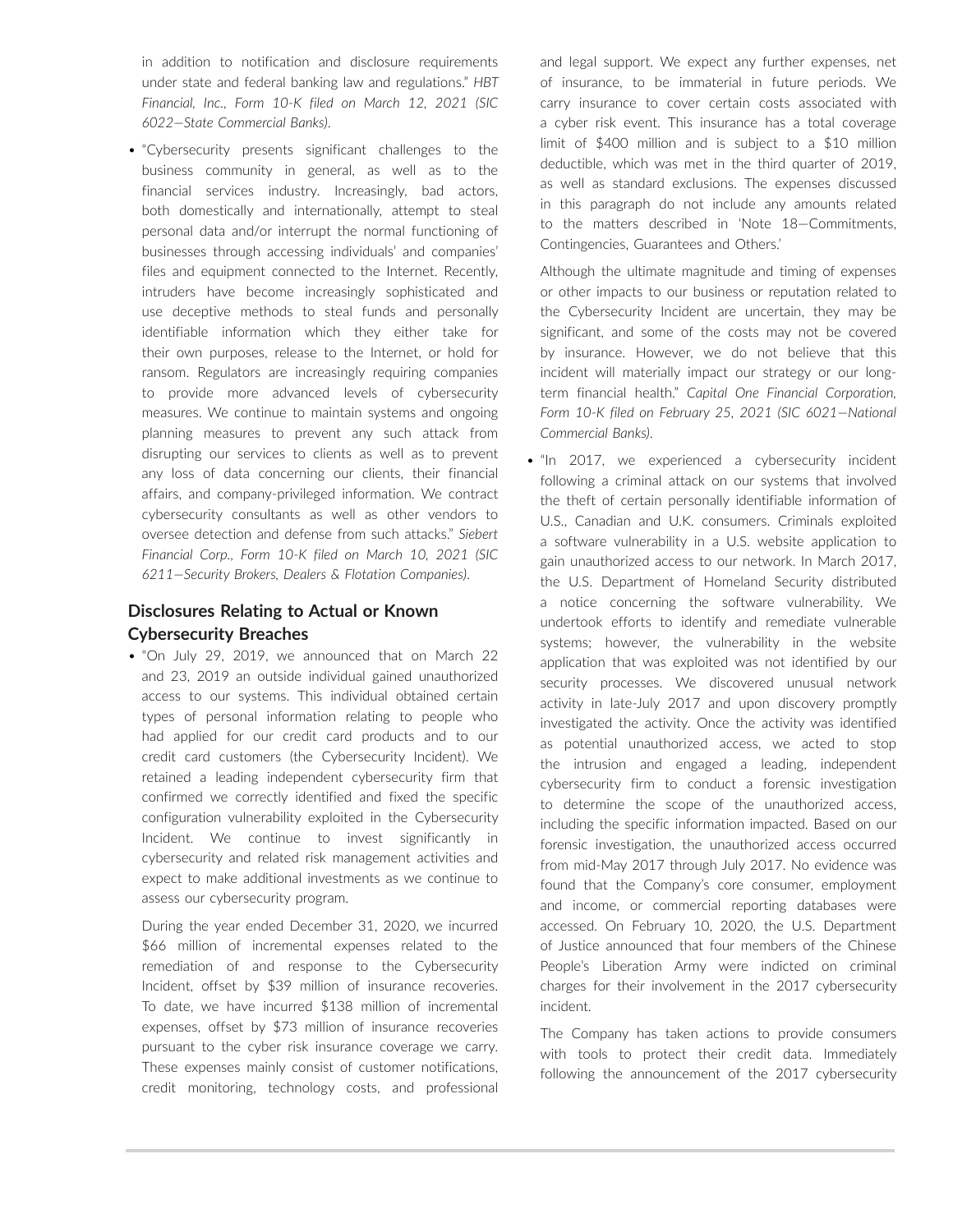incident, the Company devoted substantial resources to notify people of the incident and to provide free services to assist people in monitoring their credit and identity information. Since then, the Company has been focused on implementing significant improvements to its data security systems, technology platforms and risk management processes, in an effort to underpin its business strategy." *Equifax Inc., Form 10-K filed on February 25, 2021 (SIC 7320—Services—Consumer Credit Reporting, Collection Agencies)*.

# **Disclosure regarding Ongoing Litigation Related to Cybersecurity Breaches**

"The Company is also exposed to risks related to information security arising from the information technology systems and operations of third parties, including those of the Company's vendors and partners. For example, on May 14, 2019, Retrieval-Masters Credit Bureau, Inc. d/b/a/ American Medical Collections Agency (AMCA), an external collection agency, notified the Company about a security incident AMCA experienced that may have involved certain personal information about some of the Company's patients (the AMCA Incident). The Company referred patient balances to AMCA only when direct collection efforts were unsuccessful. The Company's systems were not impacted by the AMCA Incident. Upon learning of the AMCA Incident, the Company promptly stopped sending new collection requests to AMCA and stopped AMCA from continuing to work on any pending collection requests on behalf of the Company. AMCA informed the Company that it appeared that an unauthorized user had access to AMCA's system between August 1, 2018 and March 30, 2019, and that AMCA could not rule out the possibility that personal information on AMCA's system was at risk during that time period. Information on AMCA's affected system from the Company may have included name, address, and balance information for the patient and person responsible for payment, along with the patient's phone number, date of birth, referring physician, and date of service. The Company was later informed by AMCA that health insurance information may have been included for some individuals, and because some insurance carriers utilize the Social Security Number as a subscriber identification number, the Social Security Number for some individuals may also have been affected. No ordered tests, laboratory test results, or diagnostic information from the Company were in the AMCA affected system. The Company notified individuals for whom it had a valid mailing address. For the individuals whose Social Security Number was affected, the notice included an offer to enroll in credit monitoring and identity protection services that will be provided free of charge for 24 months. The Company has incurred, and expects to continue to incur, costs related to the AMCA Incident. The Company is involved in pending and threatened litigation related to the AMCA Incident, as well as various government and regulatory inquiries and processes. [Additional information about the AMCA Incident were provided in the Notes to the Consolidated Financial Statements.]" *Laboratory Corp of America Holdings, Form 10-K filed on February 25, 2021 (SIC 8071—Services—Medical Laboratories)*.

# **Cybersecurity Disclosures in the MD&A Section**

Item 303(b) (17 C.F.R. § 229.303) of Regulation S-K requires a discussion of a company's financial condition and changes in its financial condition and results of operations, including any known trends, commitments, events, or uncertainties that will or are reasonably likely to have a material impact on, the company's business, financial position, or results of operations. For further information on the MD&A section, including recent amendments, see [Management's Discussion and Analysis of Financial](https://advance.lexis.com/open/document/lpadocument/?pdmfid=1000522&pddocfullpath=%2Fshared%2Fdocument%2Fanalytical-materials%2Furn%3AcontentItem%3A5P9P-JJ71-JNJT-B38K-00000-00&pdcontentcomponentid=500749&pdteaserkey=sr0&pditab=allpods&ecomp=ptrg&earg=sr0) [Condition and Results of Operations,](https://advance.lexis.com/open/document/lpadocument/?pdmfid=1000522&pddocfullpath=%2Fshared%2Fdocument%2Fanalytical-materials%2Furn%3AcontentItem%3A5P9P-JJ71-JNJT-B38K-00000-00&pdcontentcomponentid=500749&pdteaserkey=sr0&pditab=allpods&ecomp=ptrg&earg=sr0) [SEC Amends MD&A](https://advance.lexis.com/open/document/lpadocument/?pdmfid=1000522&pddocfullpath=%2Fshared%2Fdocument%2Fanalytical-materials%2Furn%3AcontentItem%3A61FB-PNR1-JN14-G0F7-00000-00&pdcontentcomponentid=500750&pdteaserkey=sr0&pditab=allpods&ecomp=ptrg&earg=sr0) [and Other Financial Disclosure Requirements: Client Alert](https://advance.lexis.com/open/document/lpadocument/?pdmfid=1000522&pddocfullpath=%2Fshared%2Fdocument%2Fanalytical-materials%2Furn%3AcontentItem%3A61FB-PNR1-JN14-G0F7-00000-00&pdcontentcomponentid=500750&pdteaserkey=sr0&pditab=allpods&ecomp=ptrg&earg=sr0) [Digest](https://advance.lexis.com/open/document/lpadocument/?pdmfid=1000522&pddocfullpath=%2Fshared%2Fdocument%2Fanalytical-materials%2Furn%3AcontentItem%3A61FB-PNR1-JN14-G0F7-00000-00&pdcontentcomponentid=500750&pdteaserkey=sr0&pditab=allpods&ecomp=ptrg&earg=sr0), [Management's Discussion and Analysis \(MD&A\)](https://advance.lexis.com/open/document/lpadocument/?pdmfid=1000522&pddocfullpath=%2Fshared%2Fdocument%2Fanalytical-materials%2Furn%3AcontentItem%3A62N1-W4H1-FGRY-B3N2-00000-00&pdcontentcomponentid=500749&pdteaserkey=sr0&pditab=allpods&ecomp=ptrg&earg=sr0) [Resource Kit,](https://advance.lexis.com/open/document/lpadocument/?pdmfid=1000522&pddocfullpath=%2Fshared%2Fdocument%2Fanalytical-materials%2Furn%3AcontentItem%3A62N1-W4H1-FGRY-B3N2-00000-00&pdcontentcomponentid=500749&pdteaserkey=sr0&pditab=allpods&ecomp=ptrg&earg=sr0) and [Management's Discussion and Analysis](https://advance.lexis.com/open/document/lpadocument/?pdmfid=1000522&pddocfullpath=%2Fshared%2Fdocument%2Fforms%2Furn%3AcontentItem%3A5J0K-KPC1-FG68-G23C-00000-00&pdcontentcomponentid=500751&pdteaserkey=sr0&pditab=allpods&ecomp=ptrg&earg=sr0) [Section Drafting Checklist.](https://advance.lexis.com/open/document/lpadocument/?pdmfid=1000522&pddocfullpath=%2Fshared%2Fdocument%2Fforms%2Furn%3AcontentItem%3A5J0K-KPC1-FG68-G23C-00000-00&pdcontentcomponentid=500751&pdteaserkey=sr0&pditab=allpods&ecomp=ptrg&earg=sr0) Some companies included disclosures regarding possible cybersecurity incidents, and the potential impact of such incidents, in their MD&A A few companies disclosed financial losses and cybersecurityrelated costs when there were known or ongoing cybersecurity incidents. Set forth below are some examples of cybersecurity breach disclosures in the MD&A section of periodic reports.

#### **General Disclosure**

• "The number and sophistication of attempts to disrupt or penetrate our systems—sometimes referred to as hacking, cyber fraud, cyberattacks, or other similar names—continues to grow. To combat the ever-increasing sophistication of cyberattacks, we are continuously improving methods for detecting and preventing attacks. In addition, we have implemented policies and procedures and developed specific training for our employees and elevated our oversight and internal reporting to the Board and respective committees. Further, we regularly engage independent third-party cyber experts to test for vulnerabilities in our environment. We also conduct our own internal simulations and tabletop exercises as well as participate in financial sector-specific exercises. We have engaged consultants at both the strategic level and at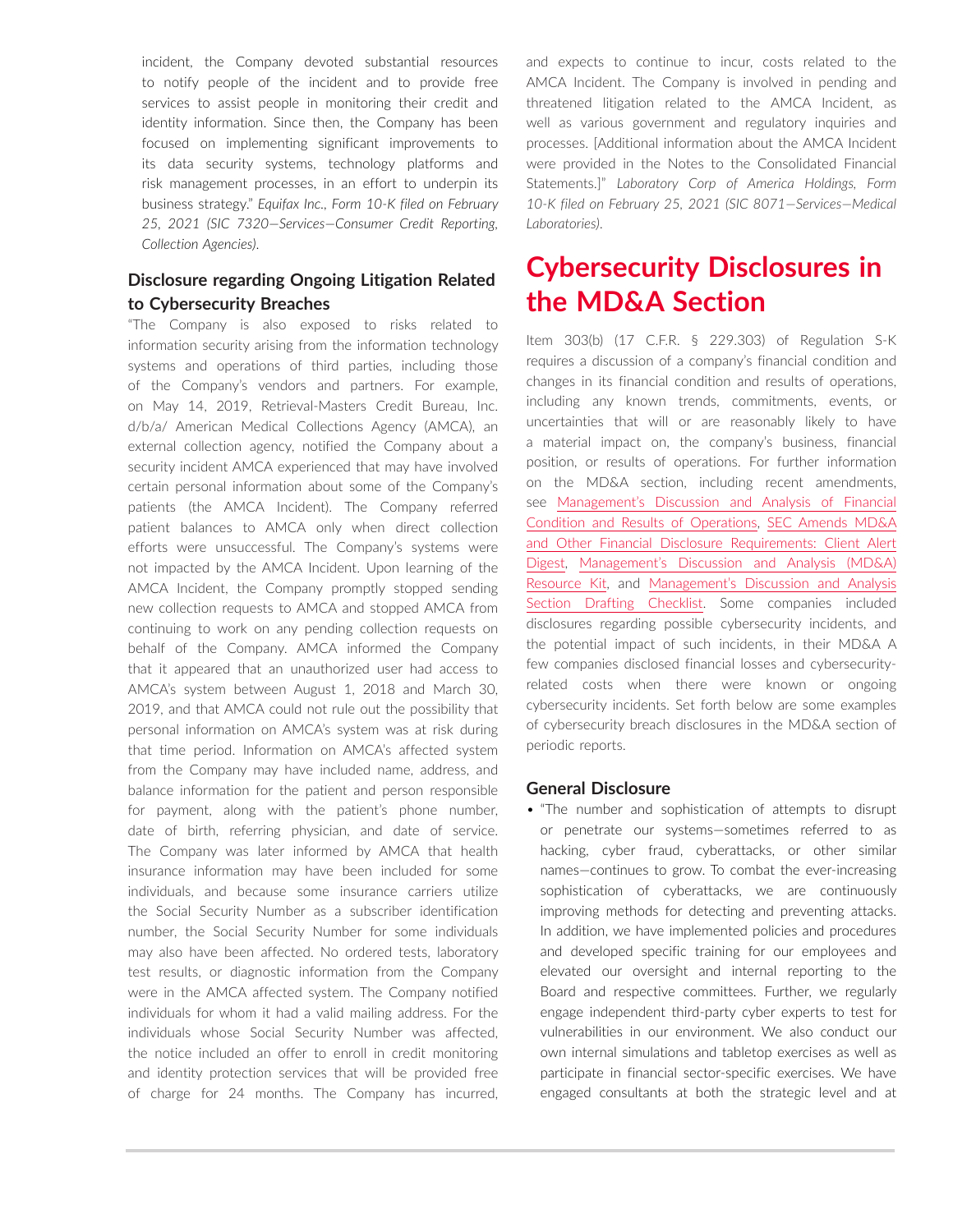the technology implementation level to assist us in better managing this critical risk.

While we have significant internal resources, policies and procedures designed to prevent or limit the effect of the possible failure, interruption or security breach of our information systems, we have experienced security breaches due to cyberattacks in the past and there can be no assurance that any such failure, interruption or security breach will not occur in the future, or, if they do occur, that they will be adequately addressed. It is impossible to determine the potential effects of these events with any certainty, but any such breach could result in material adverse consequences for us and our customers." *Zions Bancorporation, National Association, Form 10-K filed on February 25, 2021 (SIC 6021—National Commercial Banks)*.

#### **Cybersecurity Risk Management Disclosure**

• "We maintain comprehensive Cyber Incident Response Plans, and we devote significant time and resources to maintaining and regularly updating our technology systems and processes to protect the security of our computer systems, software, networks, and other technology assets against attempts by third parties to obtain unauthorized access to confidential information, destroy data, disrupt or degrade service, sabotage systems, or cause other damage. We and many other U.S. financial institutions have experienced distributed denialof-service attacks from technologically sophisticated third parties. These attacks are intended to disrupt or disable online banking services and prevent banking transactions. We also periodically experience other attempts to breach the security of our systems and data. These cyberattacks have not, to date, resulted in any material disruption of our operations or material harm to our customers, and have not had a material adverse effect on our results of operations.

Cyberattack risks may also occur with our third-party technology service providers, and may result in financial loss or liability that could adversely affect our financial condition or results of operations. Cyberattacks could also interfere with third-party providers' ability to fulfill their contractual obligations to us. High-profile cyberattacks have targeted retailers, credit bureaus, and other businesses for the purpose of acquiring the confidential information (including personal, financial, and credit card information) of customers, some of whom are customers of ours. We may incur expenses related to the investigation of such attacks or related to the protection of our customers from identity theft as a result of such attacks. In 2020, many companies and U.S. government organizations were victims of a sophisticated and targeted supply chain attack on the SolarWinds Orion software. While Key does not utilize the SolarWinds software products, some of our vendors do. We may incur expenses to enhance our systems or processes to protect against cyber or other security incidents. Risks and exposures related to cyberattacks are expected to remain high for the foreseeable future due to the rapidly evolving nature and sophistication of these threats, as well as due to the expanding use of Internet banking, mobile banking, and other technology-based products and services by us and our clients. See the risk factor entitled 'Our information systems may experience an interruption or breach in security' in Part 1, Item 1A. Risk Factors for additional information on risks related to information security.

As described in more detail in 'Risk Management – Overview' in Item 7 of this report, the Board serves in an oversight capacity ensuring that Key's risks are managed in a manner that is effective and balanced and adds value for the shareholders. The Board's Risk Committee has primary oversight for enterprise-wide risk at KeyCorp, including operational risk (which includes cybersecurity). The Risk Committee reviews and provides oversight of management's activities related to the enterprise-wide risk management framework, including cyber-related risk. Board members are updated on cybersecurity matters at each regularly-scheduled Board meeting. The ERM Committee, chaired by the Chief Executive Officer and comprising other senior level executives, is responsible for managing risk (including cyber-related risk) and ensuring that the corporate risk profile is managed in a manner consistent with our risk appetite. The ERM Committee reports to the Board's Risk Committee." *KeyCorp, Form 10-K filed on February 22, 2021 (SIC 6021—National Commercial Banks)*.

• "As a global provider of satellite technologies and services, internet services and communications equipment and networks, we may be prone to more targeted and persistent levels of cyber-attacks than other businesses. These risks may be more prevalent as we continue to expand and grow our business into other areas of the world outside of North America, some of which are still developing their cybersecurity infrastructure maturity. Detecting, deterring, preventing and mitigating incidents caused by hackers and other parties may result in significant costs to us and may expose our customers to financial or other harm that have the potential to significantly increase our liability.

Due to the COVID-19 pandemic, a large portion of our workforce has been working remotely and we expect certain portions of our workforce to continue to do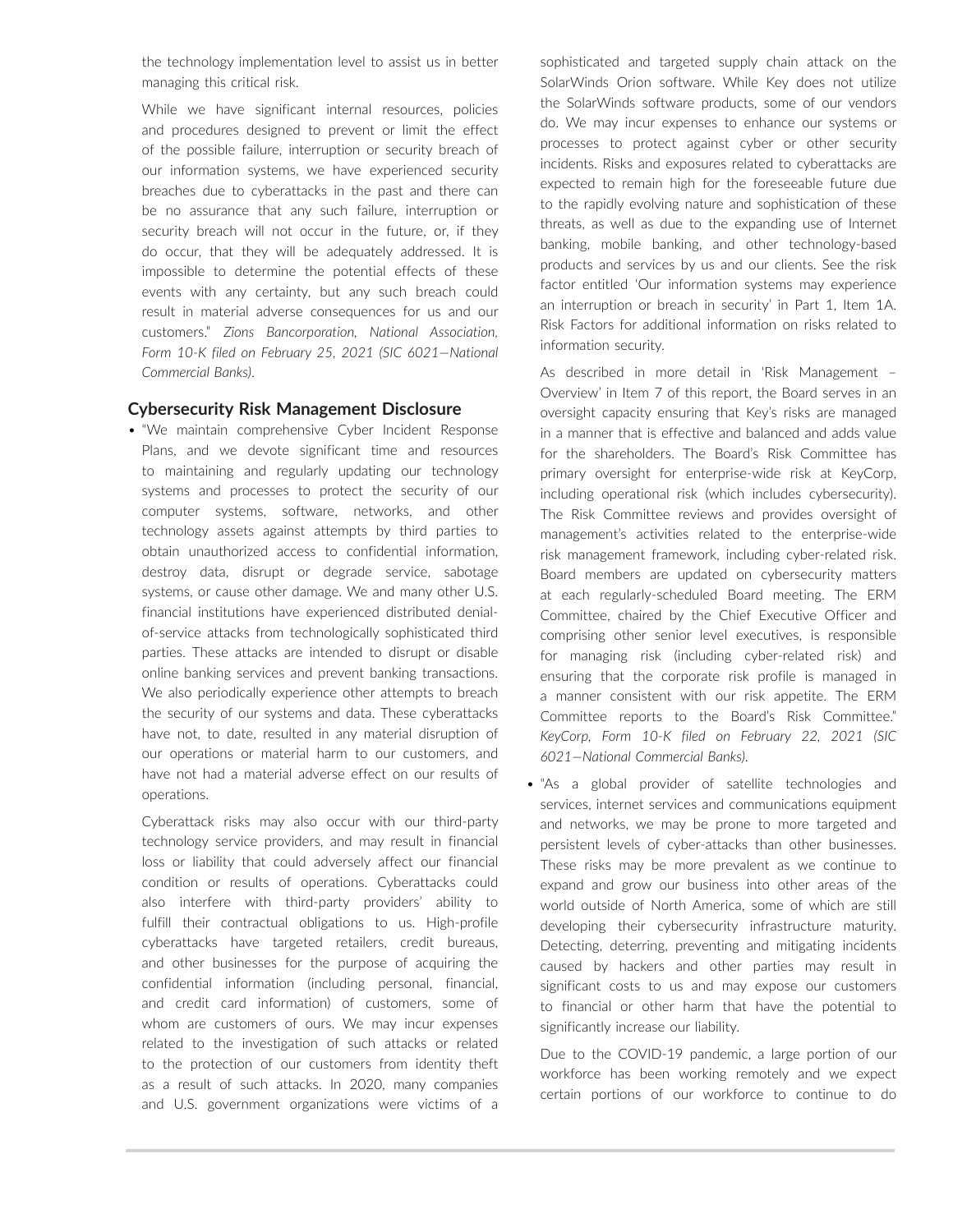so from time to time. While we have cybersecurity risk management tools to help protect our technology, information and networks that our employees access remotely, we cannot guarantee the security of the network that they will be using, the security status of the other non-company managed devices that might be on the network to which they are connected or the devices or networks used by third parties with whom our employees conduct business, such as customers, suppliers, vendors and other persons. Additionally, there continues to be a significant amount of COVID-19 related cyber-fraud and phishing attacks that continue to target our employees, vendors, suppliers, customers and others. Accordingly, we increased our cybersecurity efforts and resources as a result of the COVID-19 pandemic.

We treat cybersecurity risk seriously and are focused on maintaining the security of our and our partners' systems, networks, technologies and data. We regularly review and revise our relevant policies and procedures, invest in and maintain internal resources, personnel and systems and review, modify and supplement our defenses through the use of various services, programs and outside vendors. Additionally, we provide resources to assist employees in better securing their home networks and remote connections. We also maintain agreements with third party vendors and experts to assist in our remediation and mitigation efforts if we experience or identify a material incident or threat. In addition, senior management and the Audit Committee of our Board of Directors are regularly briefed on cybersecurity matters. EchoStar also maintains agreements with third party vendors and experts to assist in our remediation and mitigation efforts if we experience or identify a material incident or threat. In addition, senior management and the Audit Committee of EchoStar's Board of Directors are regularly briefed on cybersecurity matters.

On December 8, 2020, the cyber security company FireEye announced that they detected a sophisticated nation state level cyber campaign that targeted FireEye, other public and private companies, and government organizations. FireEye reported that the attack against them was facilitated through the Orion IT management software owned by a company called SolarWinds. Based on information from FireEye, we reviewed all instances of SolarWinds software in use at the Company and have determined that the version we are using is not susceptible to the malware within the version that is compromised. We continue to receive information about these breaches from the U.S. government and private security firms, and we use this data to update our defense systems and to investigate our own networks for compromise. We will continue to update our systems as more information comes to light in reference to this adversary and their actions." *Hughes Satellite Systems Corporation, Form 10-K filed on February 23, 2021 (SIC 4899—Communications Services, NEC)*.

• "In an effort to reduce the likelihood and severity of cybersecurity incidents, we have established a comprehensive cybersecurity program designed to protect and preserve the confidentiality, integrity and availability of our information systems. The Board, the Audit Committee, Industrial Operations Committee and senior management receive frequent reports on such topics as personnel and resources to monitor and address cybersecurity threats, technological advances in cybersecurity protection, rapidly evolving cybersecurity threats that may affect our Company and industry, cybersecurity incident response and applicable cybersecurity laws, regulations and standards, as well as collaboration mechanisms with intelligence and enforcement agencies and industry groups, to assure timely threat awareness and response coordination.

[ . . . ] PSEG also maintains physical security measures to protect its Operational Technology systems, consistent with a defense in depth and risk-tiered approach. Such physical security measures may include access control systems, video surveillance, around-the-clock command center monitoring, and physical barriers (such as fencing, walls, and bollards). Additional features of PSEG's physical security program include threat intelligence, insider threat mitigation, background checks, a threat level advisory system, a business interruption management model, and active coordination with federal, state, and local law enforcement officials. See Regulatory Issues-Federal for a discussion on physical reliability standards that the NERC has promulgated.

In addition, we are subject to federal and state requirements designed to further protect against cybersecurity threats to critical infrastructure, as discussed below." *Public Service Enterprise Group Incorporated, Form 10-K filed on March 1, 2021 (SIC 4931—Electric & Other Services Combined)*.

# **Disclosures Relating to Actual or Known Cybersecurity Breaches**

• "In May 2020, we were affected by a ransomware cyber-attack that temporarily disrupted production at our Atchison facilities. Our financial information was not affected and there is no evidence that any sensitive or confidential company, supplier, customer or employee data was improperly accessed or extracted from our network. We estimate that the ransomware attack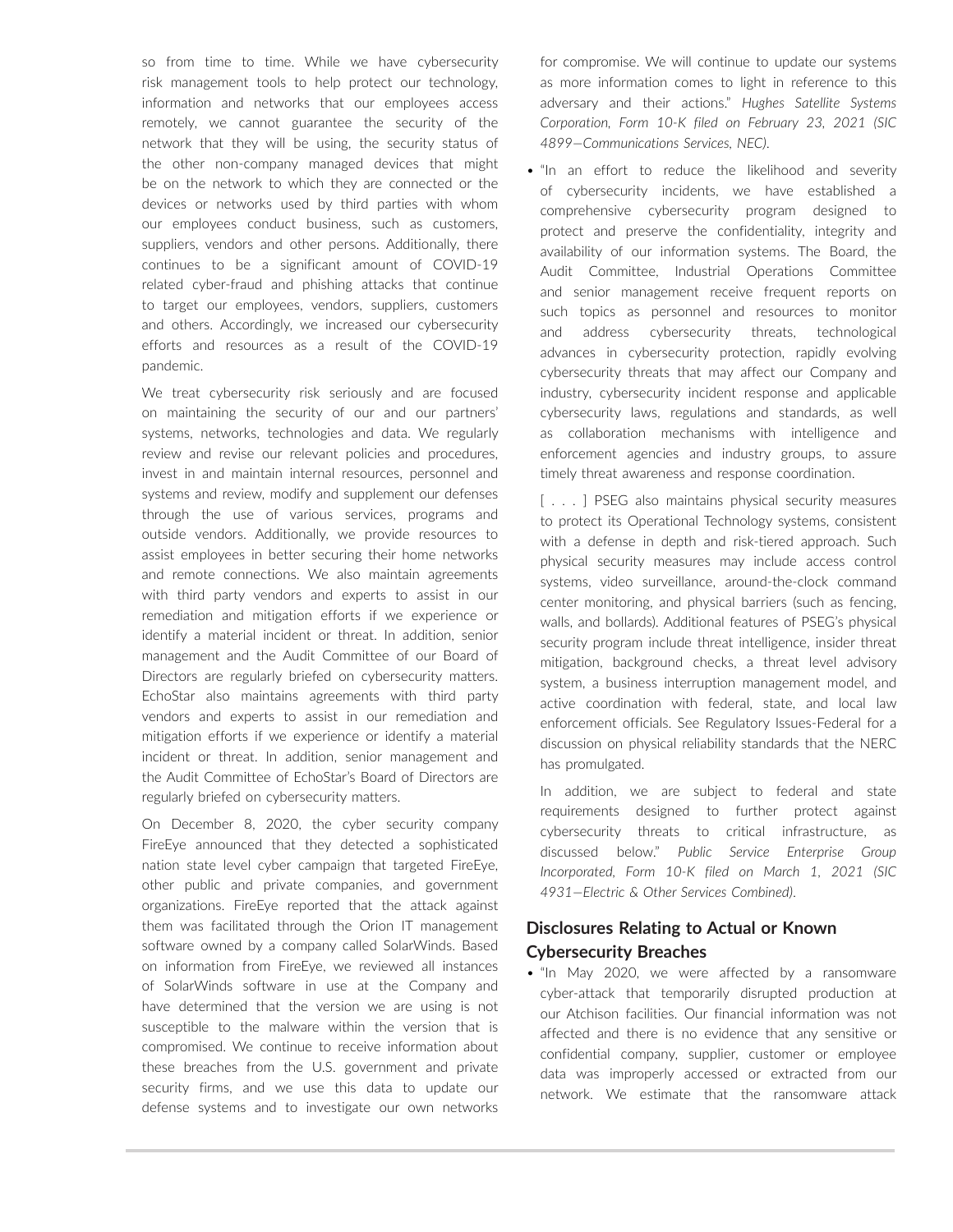adversely impacted gross profit by \$1,728, primarily as a result of the business interruption. We have insurance related to this event and partially recovered \$633 in December 2020 as reduction of Cost of sales. We are currently seeking further recovery related to this event. Following the attack, we implemented a variety of measures to further enhance our cybersecurity protections and minimize the impact of any future attack." *MGP Ingredients Inc., Form 10-K filed on February 25, 2021 (SIC 5180—Wholesale—Beer, Wine & Distilled Alcoholic Beverages)*.

• "As we previously disclosed on December 9, 2019 on a Form 8-K filed with the Securities and Exchange Commission (SEC), we detected a cyberattack on our network on the evening of December 5, 2019 PST and immediately took affected systems offline as part of our comprehensive response to contain the activity (December 2019 Cyberattack). The virus was targeted at Windows-based systems and did not attack our global ERP system (SAP) and other non-Windows-based systems. Critical systems were back online within a few days of the incident. As part of our in-depth investigation into this incident, we engaged outside cyber security experts to assist us with investigation and remediation efforts. We have found no evidence of unauthorized transfer or misuse of personal data, and there is no indication that customer systems were affected.

We have insurance coverage for costs resulting from cyberattacks. We did not pay a ransom in connection with this incident." *Bio-Rad Laboratories, Inc., Form 10-K filed on February 16, 2021 (SIC 3826—Laboratory Analytical Instruments)*.

• "The Company experienced two intrusions to its digital systems, one in May 2016 and one in January 2017. Hackers and related organized criminal groups obtained unauthorized access to certain customer accounts. The attacks disabled certain systems protections, including limits on the number, amount, and frequency of ATM withdrawals. The attacks resulted in the theft of funds disbursed through ATMs. In the May 2016 attack, hackers accessed customer funds and in the January 2017 intrusion, the hackers artificially inflated account balances and did not access customer funds. The Company notified all affected customers, and restored all funds so that no customer experienced a loss. The Company retained a nationally recognized firm to investigate and remediate the May 2016 intrusion and a separate nationally recognized firm to investigate and remediate the January 2017 intrusion. The Company adopted and implemented all of the recommendations provided through the investigations.

The financial impact of the attacks include the amount of the theft, as well as costs of investigation and remediation. The theft of funds totaled \$570 in the May 2016 attack and \$1,838 in the January 2017 attack. The Company recognized an estimated loss of \$347 in 2016, and \$2,010 in 2018. Costs for investigation, remediation, and legal consultation totaled \$157 in 2019, \$224 in 2018 and \$407 in 2017. The Company's litigation against the insurance carrier was settled during the first quarter of 2019, subject to a non-disclosure agreement. There has been no litigation against the Company to date associated with the breaches.

We have deployed a multi-faceted approach to limit the risk and impact of unauthorized access to customer accounts and to information relevant to customer accounts. We use digital technology safeguards, internal policies and procedures, and employee training to reduce the exposure of our systems to cyber-intrusions. However, it is not possible to fully eliminate exposure. The potential for financial and reputational losses due to cyber-breaches is increased by the possibility of human error, unknown system susceptibilities, and the rising sophistication of cyber-criminals to attack systems, disable safeguards and gain access to accounts and related information. The Company maintains insurance which provides a degree of coverage depending on the nature and circumstances of any cyber penetration but cannot be relied upon to reimburse fully the Company for all losses that may arise. The Company has adopted new protections and invested additional resources to increase its security." *National Bankshares Inc., Form 10-K filed on March 18, 2021 (SIC 6021—National Commercial Banks)*.

• "On November 30, 2018, we announced a data security incident involving unauthorized access to the Starwood reservations database (the Data Security Incident). The Starwood reservations database is no longer used for business operations.

In July 2019, the ICO issued a formal notice of intent under the U.K. Data Protection Act 2018 (the U.K. DPA) proposing a fine in the amount of £99 million against the Company in relation to the Data Security Incident. In October 2020, the ICO issued a final decision under the U.K. DPA, which includes a fine of £18.4 million. The Company did not appeal the ICO's decision, but has made no admission of liability in relation to the decision or the underlying allegations. In 2019, we expensed \$65 million for this loss contingency, in the 'Restructuring and merger-related charges' caption of our Income Statements, based on the fine initially proposed by the ICO in July 2019 and the ongoing proceeding. In 2020,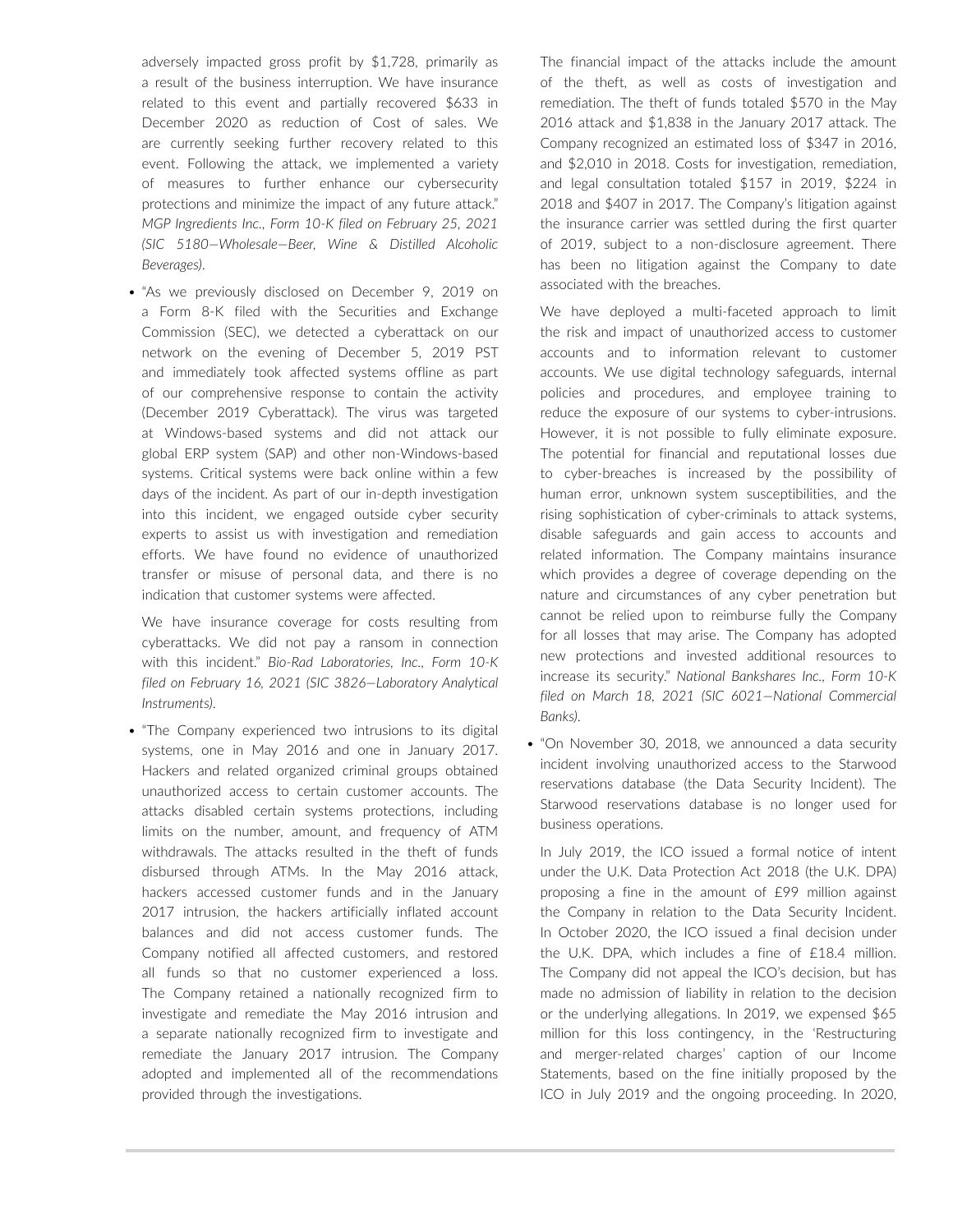we recorded a \$39 million reversal of expense, based on the ICO's issuance of the final decision. We paid a portion of the ICO fine in the 2020 fourth quarter, and the remainder is payable over the next two years. Our accrual for this loss contingency, which we present in the 'Accrued expenses and other' and 'Other noncurrent liabilities' captions of our Balance Sheets, was \$65 million at year-end 2019 and \$17 million at year-end 2020. See Note 8 for additional information.

We are currently unable to estimate the range of total possible financial impact to the Company from the Data Security Incident in excess of the expenses already incurred. However, we do not believe this incident will impact our long-term financial health. Although our insurance program includes coverage designed to limit our exposure to losses such as those related to the Data Security Incident, that insurance may not be sufficient or available to cover all of our expenses or other losses (including fines and penalties) related to the Data Security Incident. As we expected, the cost of such insurance again increased for our current policy period, and the cost of such insurance could continue to increase for future policy periods. We expect to incur significant expenses associated with the Data Security Incident in future periods, primarily related to legal proceedings and regulatory investigations (including possible additional fines and penalties), increased expenses and capital investments for information technology and information security and data privacy, and increased expenses for compliance activities and to meet increased legal and regulatory requirements. See Note 8 for additional information related to expenses incurred in 2020 and 2019, insurance recoveries, and legal proceedings and governmental investigations related to the Data Security Incident." *Marriott International, Inc., Form 10-K/A filed on April 2, 2021 (SIC 7011—Hotels & Motels)*.

• "In August 2019, the Company experienced a network security incident caused by malware that prevented access to several of the Company's information technology systems and data. Stores remained open and operating throughout the incident, but the Company utilized manual back-up processes for approximately six days. The Company estimated the disruption caused by the event negatively impacted total revenue for the third quarter of 2019 in the range of approximately \$6 million to \$8 million with an attendant reduction in gross margin. The Company maintains cybersecurity and other insurance coverage and received an initial recovery from insurance in excess of \$2 million in 2019. As of December 31, 2019, the Company recorded approximately \$0.8 million as a receivable related to further anticipated insurance recovery. The receivable did not include any potential business interruption recovery or voluntary gains. It was recorded in 'Other Current Assets' on the Consolidated Balance Sheet as of December 31, 2019 and was collected during 2020. In 2020 the Company recorded \$2.5 million from the final settlement of the business interruption insurance claim in SG&A during the third quarter of 2020." *Lumber Liquidators Holdings, Inc., Form 10-K filed on March 2, 2021 (SIC 5211—Retail—Lumber & Other Building Materials Dealers)*.

• "On December 14, 2020, we announced that we had been the victim of a cyberattack on our Orion Software Platform and internal systems, or the 'Cyber Incident.' Together with outside security professionals and other third parties, we are conducting investigations into the Cyber Incident which are on-going.

Our investigations to date revealed that as part of this attack, malicious code, or Sunburst, was injected into builds of our Orion Software Platform that we released between March 2020 and June 2020. If present and activated in a customer's IT environment, Sunburst could potentially allow an attacker to compromise the server on which the Orion Software Platform was installed. We have not located Sunburst in any of our more than seventy non-Orion products and tools.

We released remediations for the versions of our Orion Software Platform known to be affected by Sunburst and have taken and continue to take extensive efforts to support and protect our customers. In addition, we shared our proprietary code with industry researchers to enable them to validate a 'kill-switch' that is believed to have rendered Sunburst inert.

The Orion Software Platform is installed 'on-premises' within customers' IT environments, so we are unable to determine with specificity the number of customers that installed an affected version or that were compromised as a result of Sunburst. We believe the actual number of customers that could have installed an affected version of the Orion Software Platform to be fewer than 18,000. Based on our discussions with customers and our investigations into the nature and function of Sunburst and the tradecraft of the threat actor, we believe the number of organizations which were exploited by the threat actors through Sunburst to be substantially fewer than the number of customers that may have installed an affected version of the Orion Platform.

It has been widely reported that, due to its nature, sophistication and operational security, this 'supply-chain' cyberattack was part of a broader nation-state level cyber operation designed to target public and private sector organizations. As of the date hereof, we have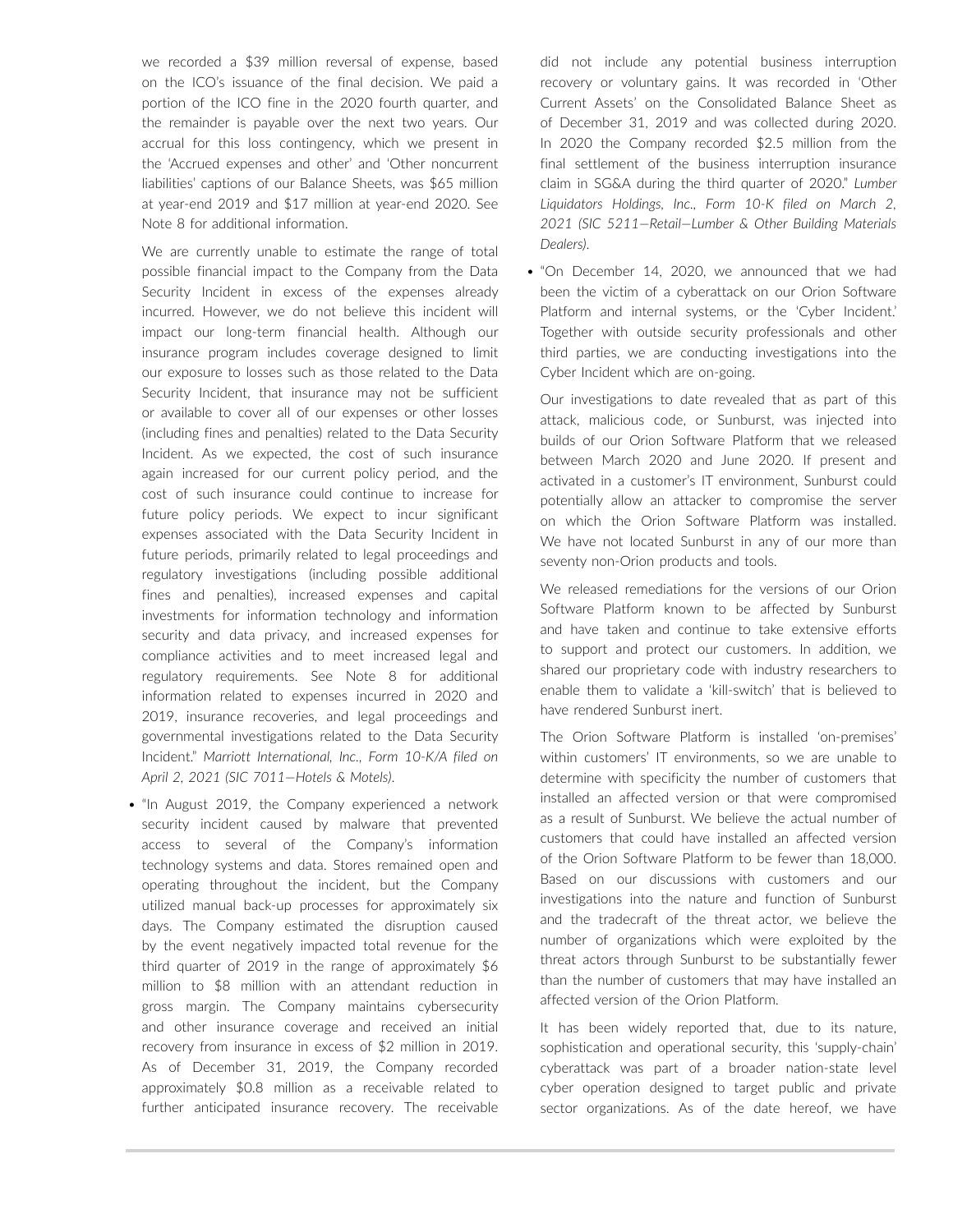not independently attributed the Cyber Incident to any specific threat actor.

Through our investigations into the Cyber Incident, we hope to understand it better, apply our findings to further adapt and enhance our security measures across our systems and our software development and build environments and share our findings and adaptations with our customers, government officials and the technology industry more broadly to help them better understand and protect against these types of attacks in the future. We refer to these adaptations and enhancements as 'Secure by Design.'

As described below, we have incurred and expect to incur significant costs related to the Cyber Incident. We are also party to lawsuits and the subject of governmental investigations related to the Cyber Incident. See Part I, Item 1A. Risk Factors – Risks Related to the Cyber Incident and Note 16. Commitments and Contingencies in the Notes to Consolidated Financial Statements included in Item 8 of Part II of this Annual Report on Form 10-K for more information regarding these lawsuits and investigations." *SolarWinds Corp., Form 10-K filed on March 1, 2021 (SIC 7372 Services— Prepackaged Software)*.

# **Disclosure regarding Internal Control over Financial Reporting Issues or Material Weaknesses Resulting from Failure to Address Cybersecurity Risks**

• "On April 20, 2020, we announced a security incident involving a Maze ransomware attack. Based on numerous remediation steps that have been undertaken and our continued monitoring of our environment, we believe we have contained the attack and eradicated remnants of the attacker activity from our environment. Based on our investigation, we believe the attack principally impacted certain of our systems and data. The attack resulted in unauthorized access to certain data and caused significant disruption to our business. This included the disabling of some of our systems and disruption caused by our taking certain other internal systems and networks offline as a precautionary measure. The attack compounded the challenges we faced in enabling workfrom-home arrangements during the COVID-19 pandemic and resulted in setbacks and delays to such efforts. The impact to clients and their responses to the security incident varied. Some clients experienced no disruption. As to other clients, we experienced service disruptions due to our reliance on certain of the impacted systems and networks to perform work for clients and the impact

to our systems and networks supporting work-from-home capabilities. The systems that comprise the technology platforms that support our business process-as-a-service solutions were not impacted. Most clients maintained connectivity with our network, allowing us to continue to provide service, but some clients opted to suspend our access to their networks as a security precaution. In this circumstance, we are unable to continue providing services via client networks until access is restored. We engaged leading outside forensics and cybersecurity experts, launched a comprehensive containment and remediation effort and forensic investigation, restored the security of our internal systems and networks and are adopting various enhancements to the security of our systems and networks. We also notified and are coordinating with law enforcement." *Cognizant Technology Solutions Corporation, Form 10-Q filed on July 30, 2020 (SIC 7371—Services—Computer Programming Services)*.

# **Disclosure regarding Ongoing Litigation Related to Cybersecurity Breaches**

- "As a result of the 2017 cybersecurity incident, we were subject to a significant number of proceedings and investigations as described in Part I, 'Item 3. Legal Proceedings' in this Form 10-K. We did not record any settlement expenses related to the resolution of these proceedings and investigations for the twelve months ended December 31, 2020. We recorded expenses, net of insurance recoveries, of \$800.9 million in other current liabilities and selling, general, and administrative expenses in our Consolidated Balance Sheets and Statements of Income (Loss), respectively, as of and for the twelve months ended December 31, 2019, exclusive of our legal and professional services expenses and net of insurance recoveries. The amount accrued represents our best estimate of the liability related to these matters. The Company will continue to evaluate information as it becomes known and adjust accruals for new information and further developments in accordance with ASC 450- 20-25." *Equifax Inc., Form 10-K filed on February 25, 2021 (SIC 7320—Services—Consumer Credit Reporting, Collection Agencies)*.
- "As a result of the Cyber Incident, we are subject to numerous lawsuits and investigations or inquiries as described in Note 16. Commitments and Contingencies in the Notes to Consolidated Financial Statements included in Item 8 of Part II of this Annual Report on Form 10-K. While we will incur costs and other expenses associated with these proceedings and investigations, it is not possible to estimate the amount of any loss or range of possible loss that might result from adverse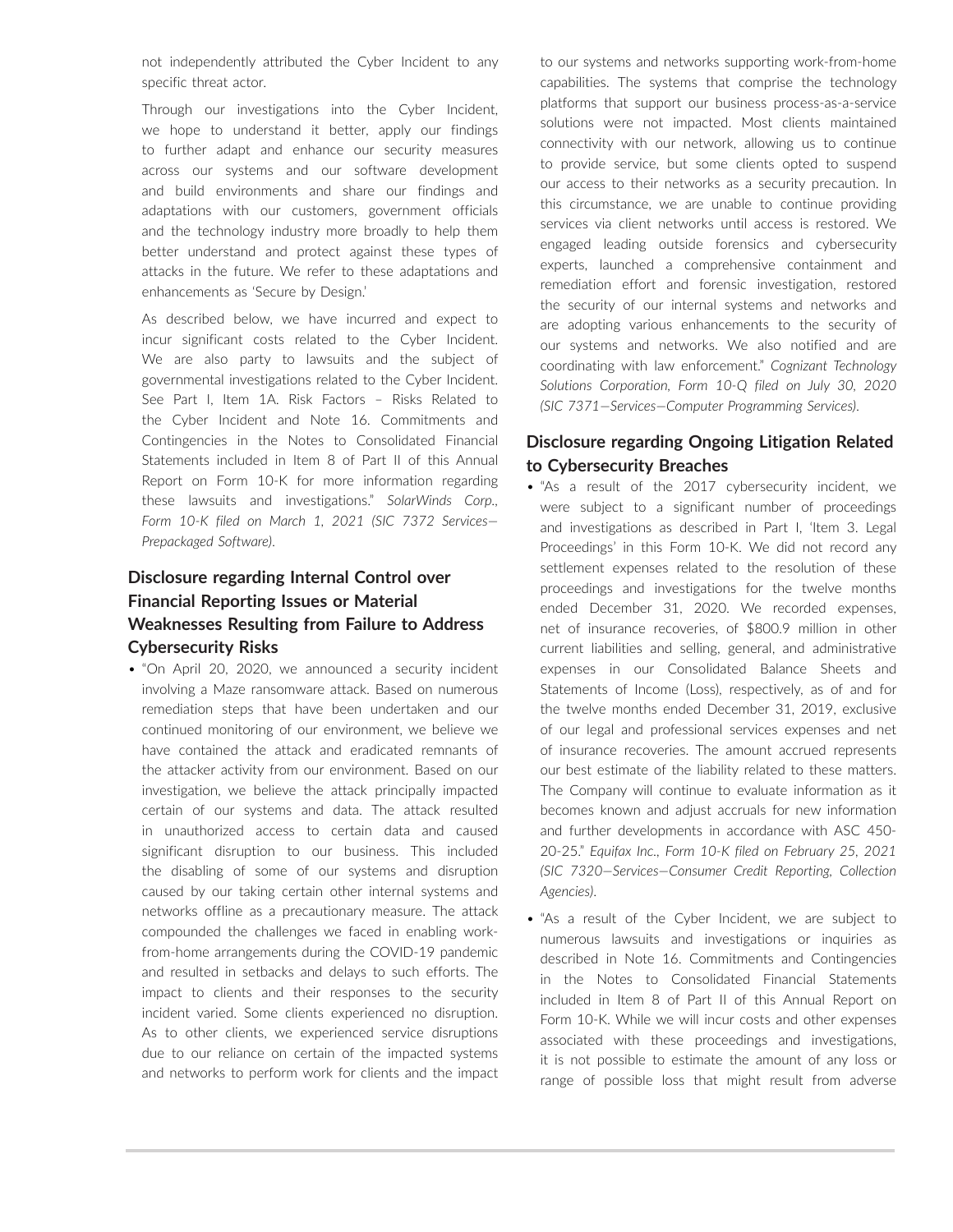judgments, settlements, penalties or other resolutions of such proceedings and investigations based on the early stage thereof, the fact that alleged damages have not been specified, the uncertainty as to the certification of a class or classes and the size of any certified class, as applicable, and the lack of resolution on significant factual and legal issues. We will continue to evaluate information as it becomes known and will record an estimate for losses at the time or times when it is both probable that a loss has been incurred and the amount of the loss is reasonably estimable. [Additional information about the Cyber Incident was provided in the Notes to the Consolidated Financial Statements.]" *SolarWinds Corp., Form 10-K filed on March 1, 2021 (SIC 7372 Services— Prepackaged Software)*.

For a form of cybersecurity risk factor, including drafting notes and further practical guidance, see [Cybersecurity Risk](https://advance.lexis.com/open/document/lpadocument/?pdmfid=1000522&pddocfullpath=%2Fshared%2Fdocument%2Fforms%2Furn%3AcontentItem%3A5K2N-YCD1-JFKM-64MP-00000-00&pdcontentcomponentid=500752&pdteaserkey=sr0&pditab=allpods&ecomp=ptrg&earg=sr0) [Factor](https://advance.lexis.com/open/document/lpadocument/?pdmfid=1000522&pddocfullpath=%2Fshared%2Fdocument%2Fforms%2Furn%3AcontentItem%3A5K2N-YCD1-JFKM-64MP-00000-00&pdcontentcomponentid=500752&pdteaserkey=sr0&pditab=allpods&ecomp=ptrg&earg=sr0).

# **Market Outlook**

#### **Cybersecurity Disclosure Enhancements**

Cybersecurity risks and their resulting business and financial consequences continue to evolve as technology continues to improve through time. Investors and regulators require more robust disclosures on cybersecurity risks and incidents. The following steps may help you in preparing the required cybersecurity disclosures in SEC-filed documents:

- **Ascertain if the company is or is reasonably likely to be affected by new or existing cybersecurity threats.** As securities, financial markets, market participants, and their vendors continue to increase reliance on technology and digital connections, each reporting company should aggressively determine whether and how its cybersecurity risk profile and operational resiliency are vulnerable to cybersecurity threats. Cybersecurity threats originate from many sources globally and include malwares that take the form of computer viruses, ransomware, worms, Trojan horses, spyware, adware, scareware, rogue software, and programs that act against the computer user.
- **Develop company-specific disclosures of material cybersecurity risks.** A public company should objectively assess whether the cybersecurity threats have or will probably have a material effect on the integrity and security of its computers, programs, software, servers, or computer network. If material, the company should disclose the resulting cybersecurity risks to the company, the cybersecurity threats' impact on market systems

and customer data protection, and how the company intends to comply with legal and regulatory obligations under the securities laws applicable to it. While a public company may be guided by cybersecurity disclosures of other public companies, the reporting company should particularly disclose how these cybersecurity risks and incidents might impact the company, its management, operations, contractors, and prospects. A company should refrain from adding boilerplate cybersecurity disclosure that is not meaningful to investors, and should instead provide additional cybersecurity disclosures to underscore its special circumstances. Such special circumstances could include having a strong e-commerce presence, outsourcing business functions, handling its own business and personnel data with a platform for online financial transactions, collecting and storing of health-related records of its clientele with public safety concerns due to the nature of the industry the company is in, or whether the company is covered by insurance for cybersecurity events.

- **Disclose the costs associated with cybersecurity efforts.**  Companies should consider disclosing in the MD&A section and in the financial statements the costs of managing and combating cybersecurity risks, as well as the expenses related to addressing ongoing cybersecurity threats and breaches. These costs include regulatory investigation and litigation expenses, loss or depreciation of intellectual properties, and costs to maintain and enhance operational resiliency.
- **Balance the particularity requirement with safeguarding sensitive information.** Like other disclosures, disclosure of cybersecurity risks and incidents requires a fine balance between particularity and the need to protect sensitive information that might serve as a potential hacker's road map for future cyberattacks. Public companies are not required to make detailed disclosures that could jeopardize their cybersecurity efforts or aggravate their cybersecurity risks.
- **Furnish timely and ongoing disclosures of cybersecurity incidents.** Once a material cybersecurity incident happens, a company should provide notice to investors (e.g., through a current report on Form 8-K or 6-K) within the required time frame. The notice should disclose accurate and sufficient material information about the cybersecurity threat or breach and the company's intended remedial measures in addressing it. An ongoing internal or external investigation should not by itself delay disclosing the occurrence of a material event. For further information on timely disclosure, see [Duties to](https://advance.lexis.com/open/document/lpadocument/?pdmfid=1000522&pddocfullpath=%2Fshared%2Fdocument%2Fanalytical-materials%2Furn%3AcontentItem%3A5JFD-50G1-F1H1-24JJ-00000-00&pdcontentcomponentid=500749&pdteaserkey=sr0&pditab=allpods&ecomp=ptrg&earg=sr0) [Disclose and Update Material Information](https://advance.lexis.com/open/document/lpadocument/?pdmfid=1000522&pddocfullpath=%2Fshared%2Fdocument%2Fanalytical-materials%2Furn%3AcontentItem%3A5JFD-50G1-F1H1-24JJ-00000-00&pdcontentcomponentid=500749&pdteaserkey=sr0&pditab=allpods&ecomp=ptrg&earg=sr0).